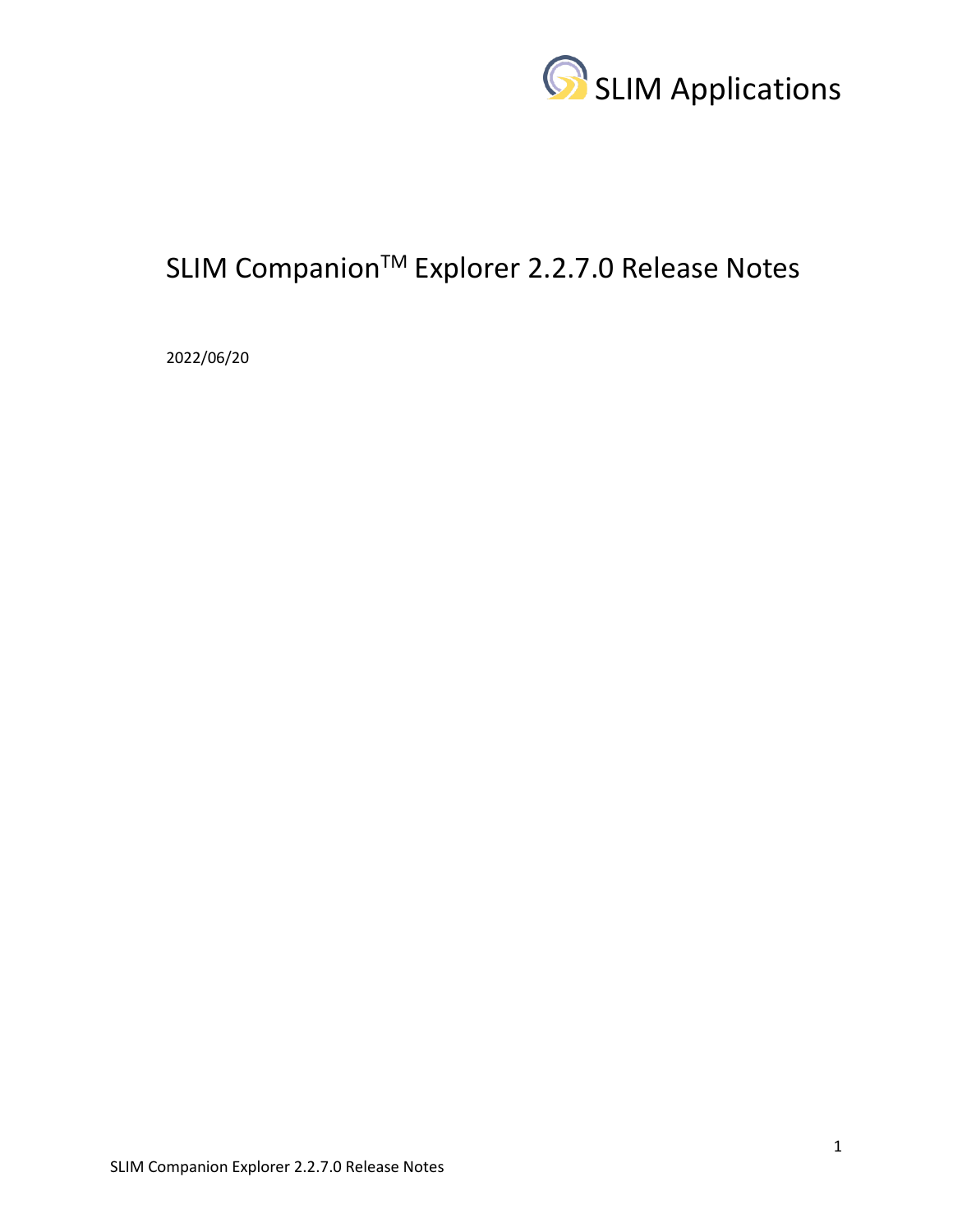

| 1. |       |  |
|----|-------|--|
| 2. |       |  |
| 3. |       |  |
|    | 3.1.  |  |
|    | 3.2.  |  |
|    | 3.3.  |  |
| 4. |       |  |
|    | 4.1.  |  |
|    | 4.2.  |  |
|    | 4.3.  |  |
|    | 4.4.  |  |
|    | 4.5.  |  |
|    | 4.6.  |  |
|    | 4.7.  |  |
|    | 4.8.  |  |
|    | 4.9.  |  |
|    | 4.10. |  |
|    | 4.11. |  |
|    | 4.12. |  |
|    | 4.13. |  |
|    | 4.14. |  |
|    | 4.15. |  |
|    | 4.16. |  |
|    | 4.17. |  |
|    | 4.18. |  |
|    | 4.19. |  |
|    | 4.20. |  |
|    | 4.21. |  |
|    | 4.22. |  |
|    | 4.23. |  |
|    | 4.24. |  |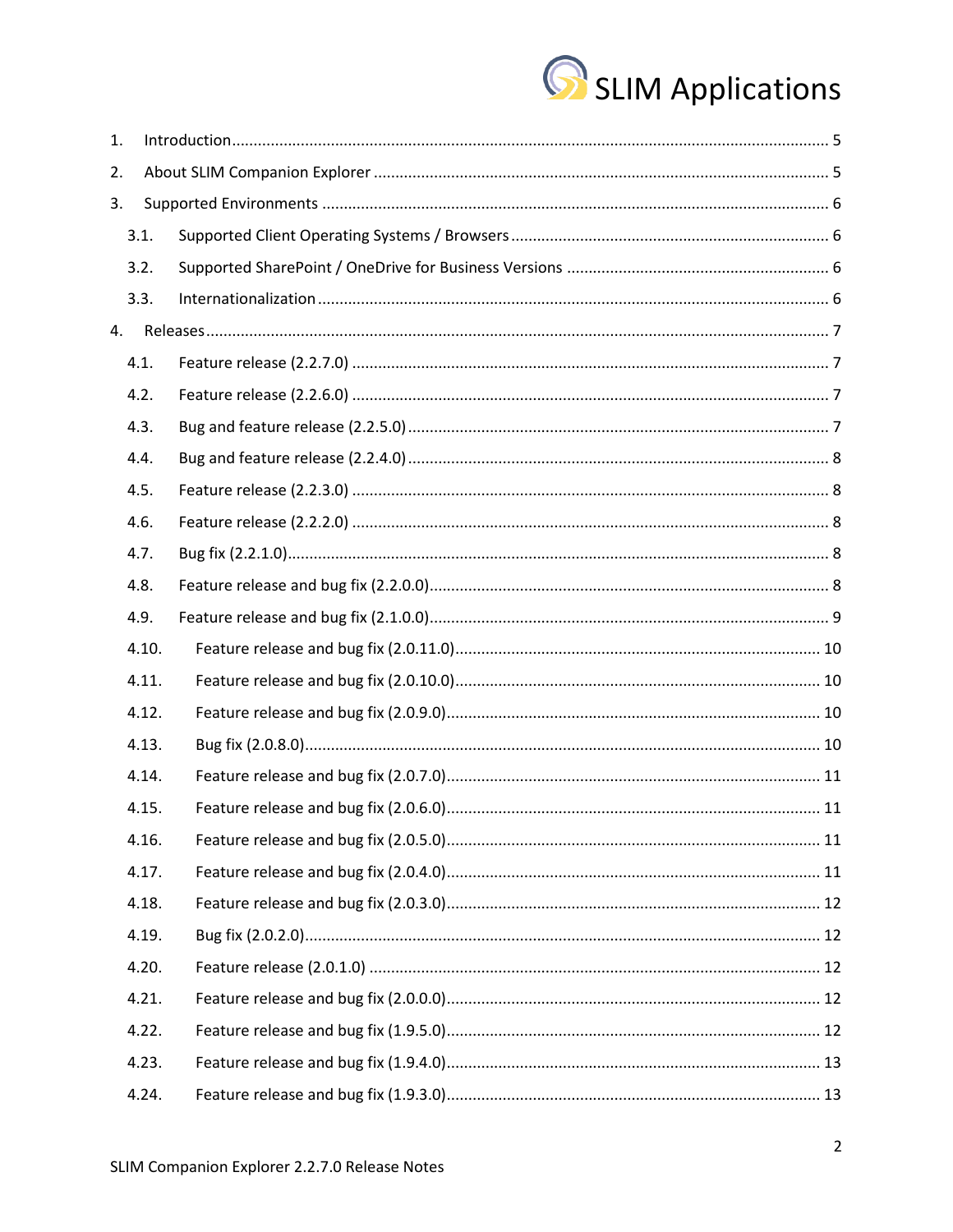

| 4.25. |  |
|-------|--|
| 4.26. |  |
| 4.27. |  |
| 4.28. |  |
| 4.29. |  |
| 4.30. |  |
| 4.31. |  |
| 4.32. |  |
| 4.33. |  |
| 4.34. |  |
| 4.35. |  |
| 4.36. |  |
| 4.37. |  |
| 4.38. |  |
| 4.39. |  |
| 4.40. |  |
| 4.41. |  |
| 4.42. |  |
| 4.43. |  |
| 4.44. |  |
| 4.45. |  |
| 4.46. |  |
| 4.47. |  |
| 4.48. |  |
| 4.49. |  |
| 4.50. |  |
| 4.51. |  |
| 4.52. |  |
| 4.53. |  |
| 4.54. |  |
| 4.55. |  |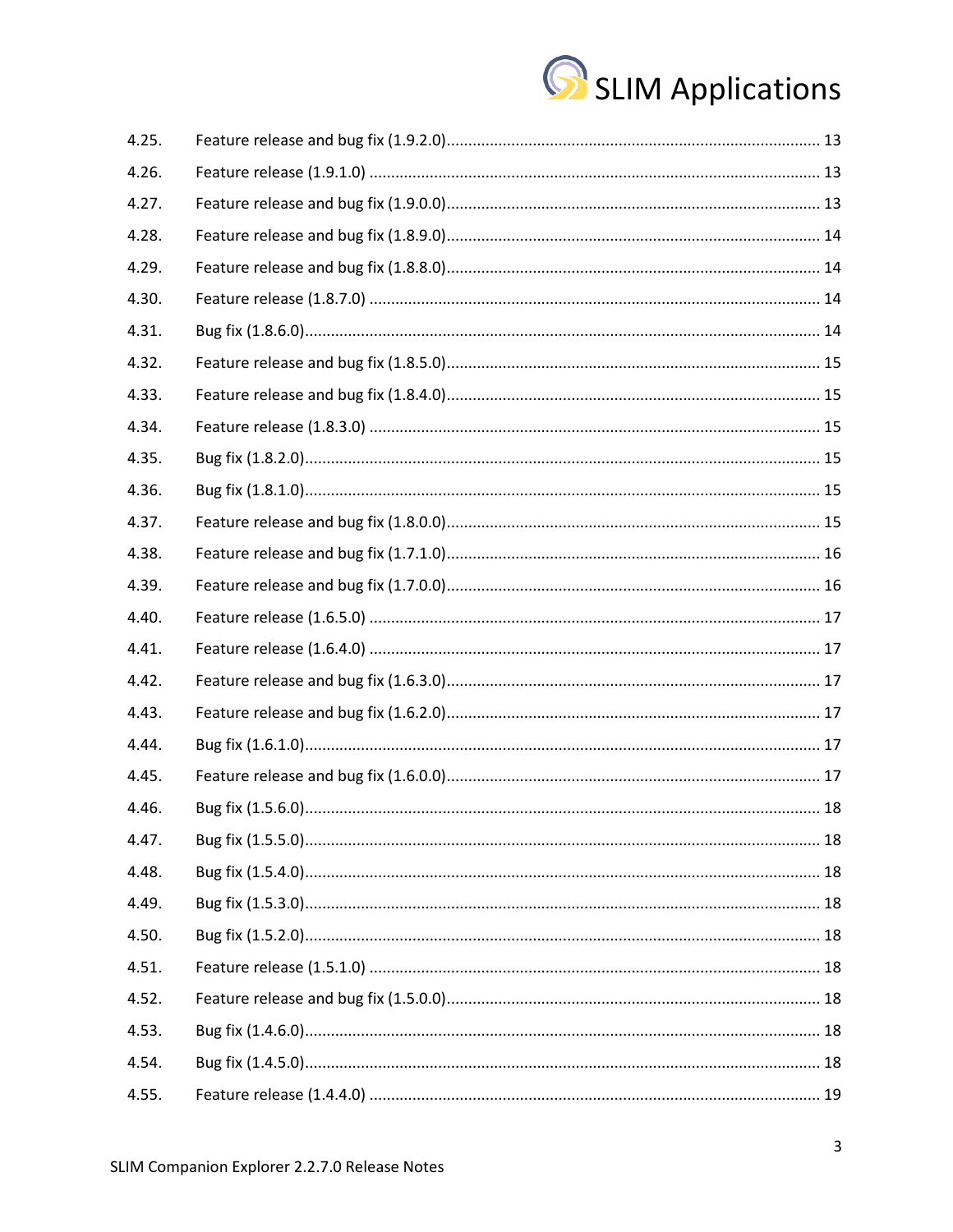

|    | 4.56. |  |
|----|-------|--|
|    | 4.57. |  |
|    | 4.58. |  |
|    | 4.59. |  |
|    | 4.60. |  |
|    | 4.61. |  |
|    | 4.62. |  |
|    | 4.63. |  |
|    | 4.64. |  |
|    | 4.65. |  |
|    | 4.66. |  |
|    | 4.67. |  |
|    | 4.68. |  |
|    | 4.69. |  |
|    | 4.70. |  |
|    | 4.71. |  |
|    | 4.72. |  |
|    | 4.73. |  |
|    | 4.74. |  |
|    | 4.75. |  |
|    | 4.76. |  |
|    | 4.77. |  |
| 5. |       |  |
|    | 5.1.  |  |
|    | 5.2.  |  |
|    | 5.3.  |  |
|    | 5.4.  |  |
|    | 5.5.  |  |
|    | 5.6.  |  |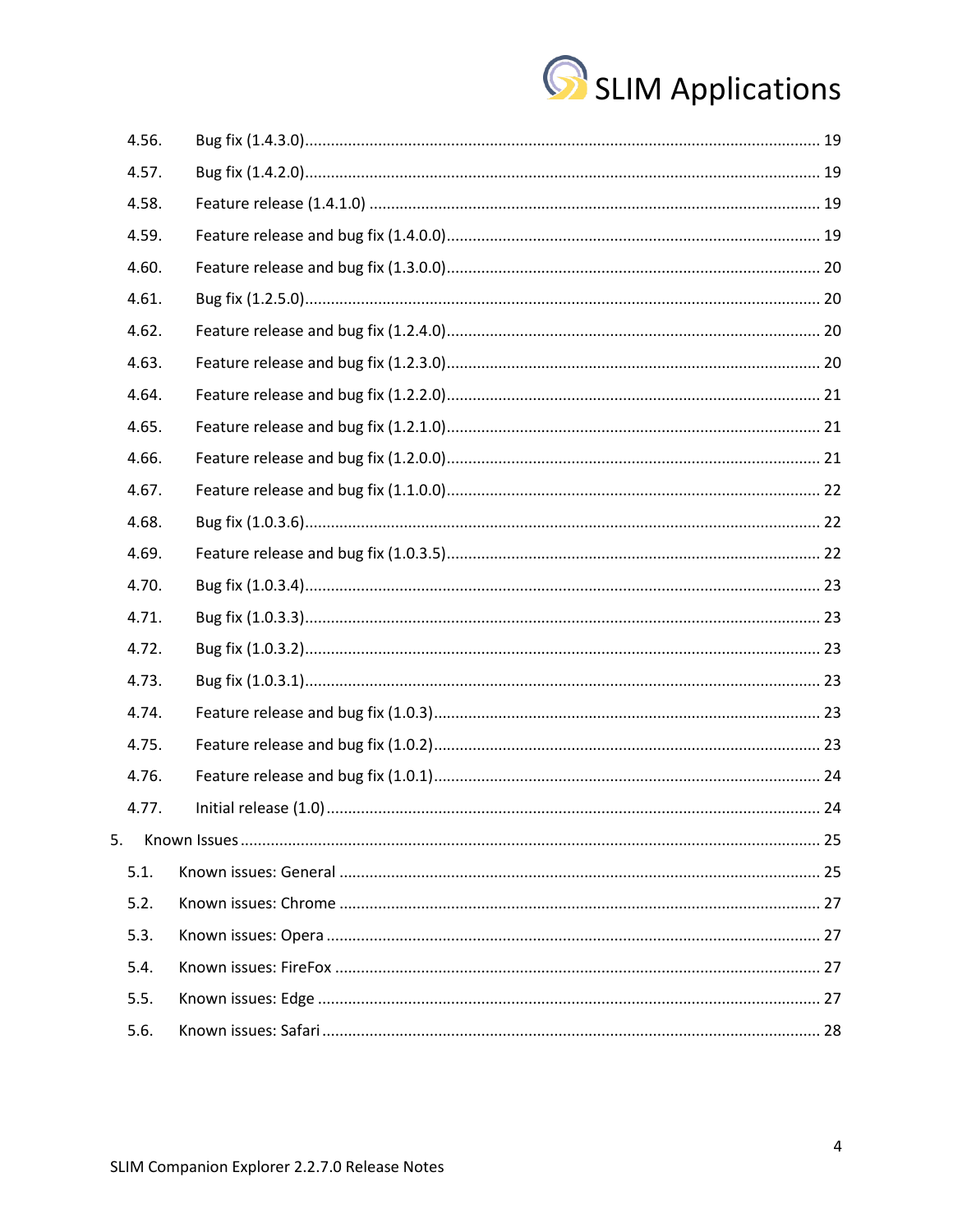

# <span id="page-4-0"></span>**1. Introduction**

SLIM Companion Explorer is a browser-based tool that mimics File Explorer and allows users to access SharePoint using an intuitive and efficient interface.

# <span id="page-4-1"></span>**2. About SLIM Companion Explorer**

SLIM Companion Explorer accelerates and enriches SharePoint.

Explorer increase the user productivity and allows users to migrate content to or from SharePoint using a browser. It also provides a simple integration with Outlook or other mail clients. The tool supports multiple browsers and is very easy to deploy since it does not require any change to SharePoint or the user's computer.

Throughout this document SharePoint is used to refer to SharePoint Online, OneDrive for Business, SharePoint 2013, SharePoint 2016, and SharePoint 2019.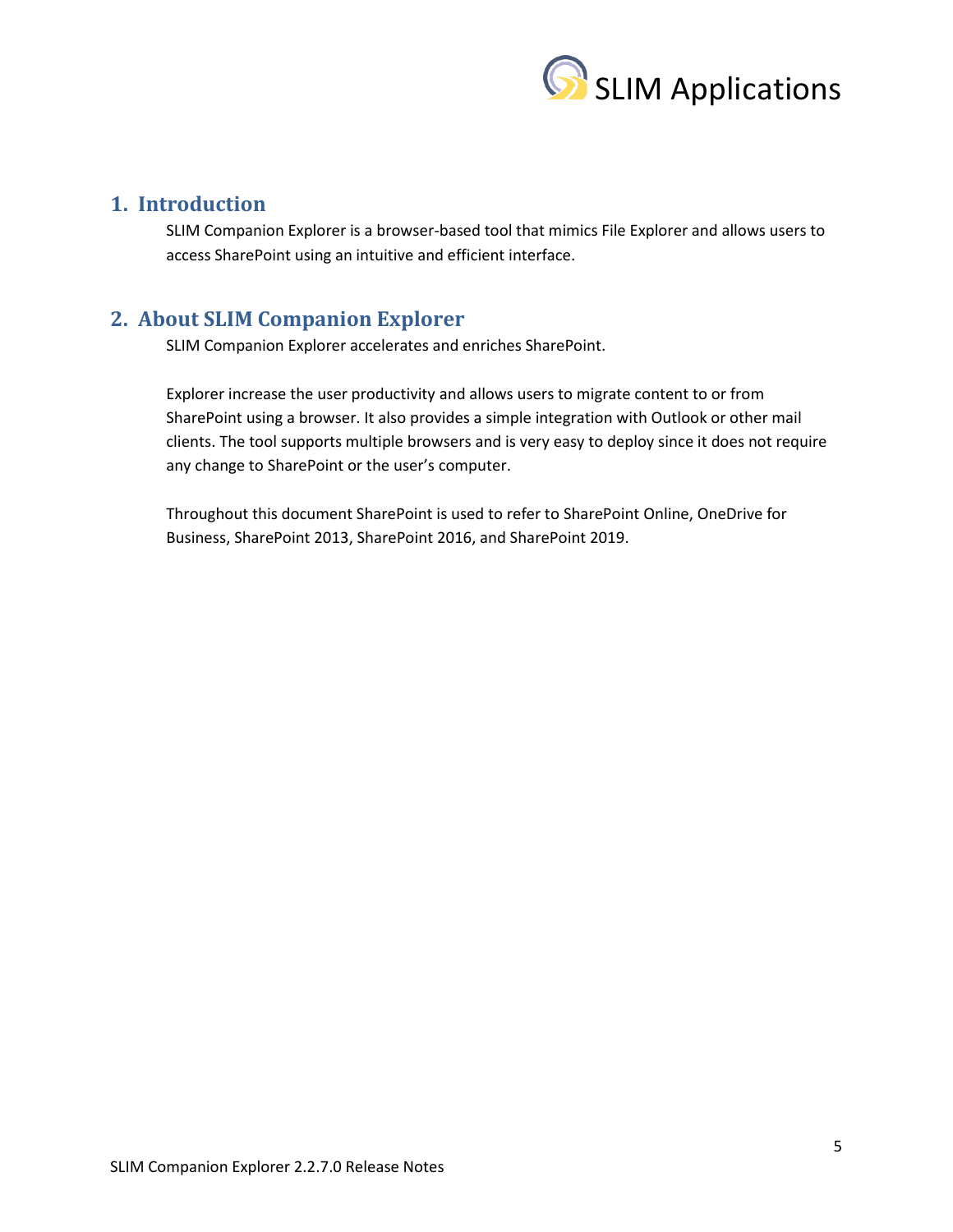

# <span id="page-5-0"></span>**3. Supported Environments**

This section provides information on the supported environments. SLIM Companion Explorer is a browser-based application and does not require installation of software on SharePoint or the user's computer.

# <span id="page-5-1"></span>**3.1. Supported Client Operating Systems / Browsers**

SLIM Companion Explorer is supported on the following client operating system and browser combinations (latest release and preceding release).

| <b>Client Operating System</b> | <b>Chrome</b> | <b>Opera</b> | <b>FireFox</b> | <b>IE 11</b> | Edge | Safari |
|--------------------------------|---------------|--------------|----------------|--------------|------|--------|
| Windows 8                      |               |              |                | N/A          | N/A  | N/A    |
| Windows 8.1                    |               |              |                |              | N/A  | N/A    |
| Windows 10                     |               |              |                | $\checkmark$ |      | N/A    |
| Windows 11                     |               |              |                | $\checkmark$ |      | N/A    |
| macOS 10.10 and up             |               |              |                | N/A          |      |        |
| iPadOS $14.x**$                |               | N/A          |                | N/A          |      |        |

\*Microsoft will block access to Office 365 (SharePoint Online and OneDrive) using Internet Explorer 11 (IE11) from 17 August 2021 onwards. IE11 is therefore only supported with on-premise SharePoint versions until 15 June 2022 when Microsoft will also end support for IE11.

Client Operating System / browser combinations not listed have not been tested and are not supported. \*\*This entails basic functionality of the tool to browse through sites and libraries and upload documents/photos with metadata extraction. Several UI improvements for iPad are planned for in the next release.

# <span id="page-5-2"></span>**3.2. Supported SharePoint / OneDrive for Business Versions**

The following SharePoint / OneDrive for Business versions are supported.

| <b>Versions</b>                | Supported | <b>Notes</b> |
|--------------------------------|-----------|--------------|
| SharePoint Online (Office 365) |           |              |
| <b>OneDrive for Business</b>   |           |              |
| SharePoint 2013                |           |              |
| SharePoint 2016                |           |              |
| SharePoint 2019                |           |              |

SharePoint versions not listed have not been tested and are not supported.

# <span id="page-5-3"></span>**3.3. Internationalization**

The current version of SLIM Companion Explorer only supports English. The code allows for easy deployment in other languages by using an embedded resource file. This can be made available if there is enough demand.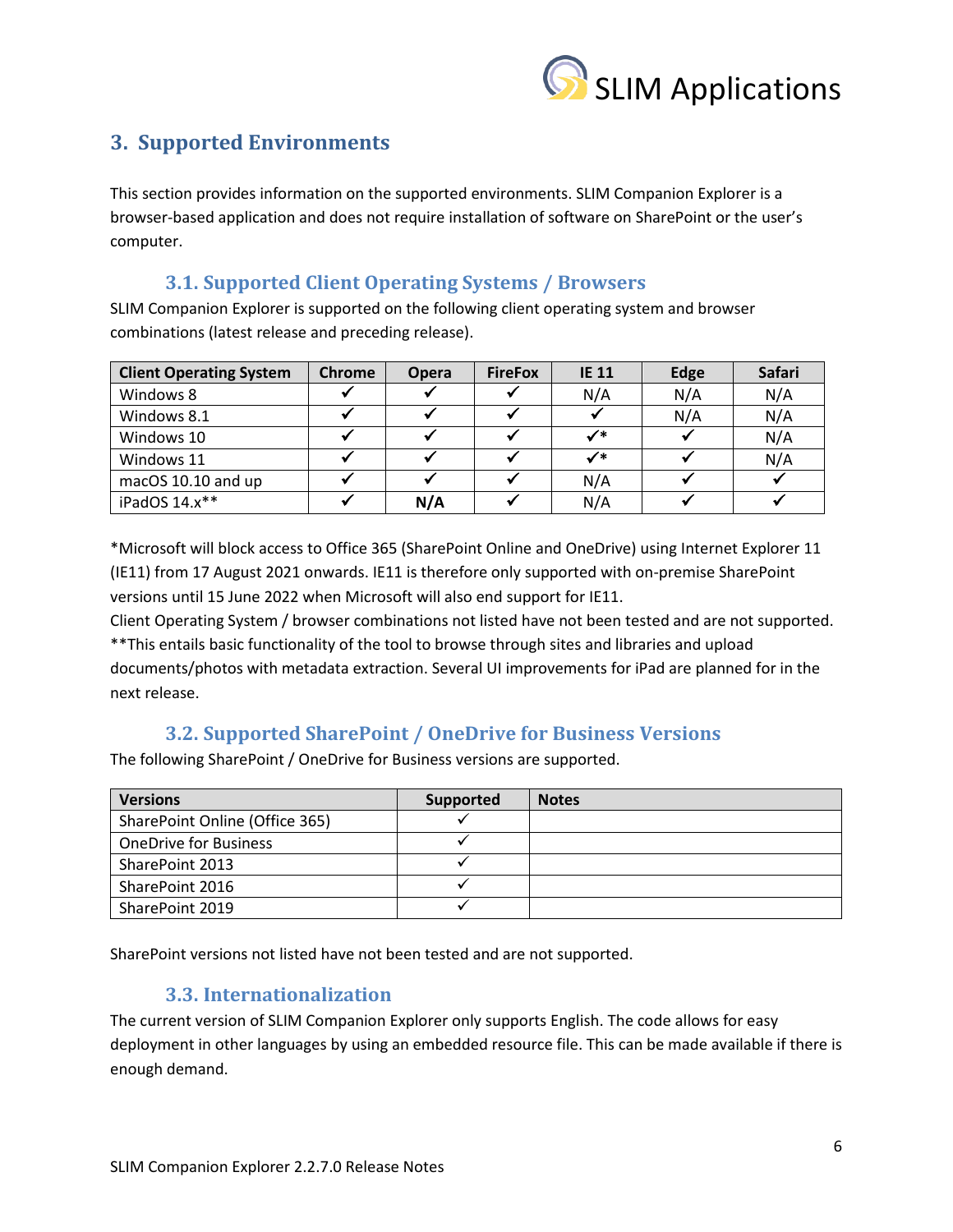

# <span id="page-6-0"></span>**4. Releases**

This section provides an overview of the new features and bug fixes per release.

# <span id="page-6-1"></span>**4.1. Bug and feature release (2.2.7.0)**

- 1. Users are informed when they copy/move items and the items already exist in the target location. The user can choose to enter new names (plus check uniqueness of the new name) or merge with the existing folders. In case of documents the document(s) present in the target location are overwritten.
- 2. Quick Search is available for sites, libraries and folders not exceeding the list view threshold. This feature is shown under the right-click context menu and allows users to filter the items being displayed without using the SharePoint search.

The Administrator Guide contains details about configuring the properties.txt file.

- 3. Renaming an item no longer requires a refresh of the item's parent folder. Instead, only the item in the tree is updated. This approach improves performance.
- 4. Support for changing the width of the columns in the Explorer tree.
- 5. Fix bug with selecting a range of items in the tree. The item after the last selected item was also automatically selected.
- 6. Copying/moving files to a different site will automatically overwrite existing files. Previously this would have resulted in an error message that the files could not be copied/moved.
- 7. Fix bug affecting the opening of the context menu for sites.

# **4.2.Feature release (2.2.6.0)**

<span id="page-6-2"></span>1. Support reporting on specific file extensions.

The extensions can be specified under Settings | Report Settings in the field "Restrict to extensions" as a comma separate list. For example,

jpg,jpeg,png

Leaving the field empty will result in reporting on all file extensions.

# **4.3.Bug and feature release (2.2.5.0)**

- <span id="page-6-3"></span>1. Performance and stability improvements for large lists on SharePoint Online by using adaptive ID ranges (via multiplication factor, see below) and other optimization techniques.
- 2. Configure performance improvements parameters via the properties.txt file. Specifically, this covers:
	- the number of threads for large list requests
	- enable/disable the performance optimization
	- ID range multiplication factor.

For example, if a successful request has been made for 5000 items, the following request will try to retrieve multiplication factor x 5000 items. If that succeeds the factor is applied again to retrieve multiplication factor x multiplication factor x 5000 items. If the request fails because the list view threshold is exceeded, then the request will be repeated for 5000 items.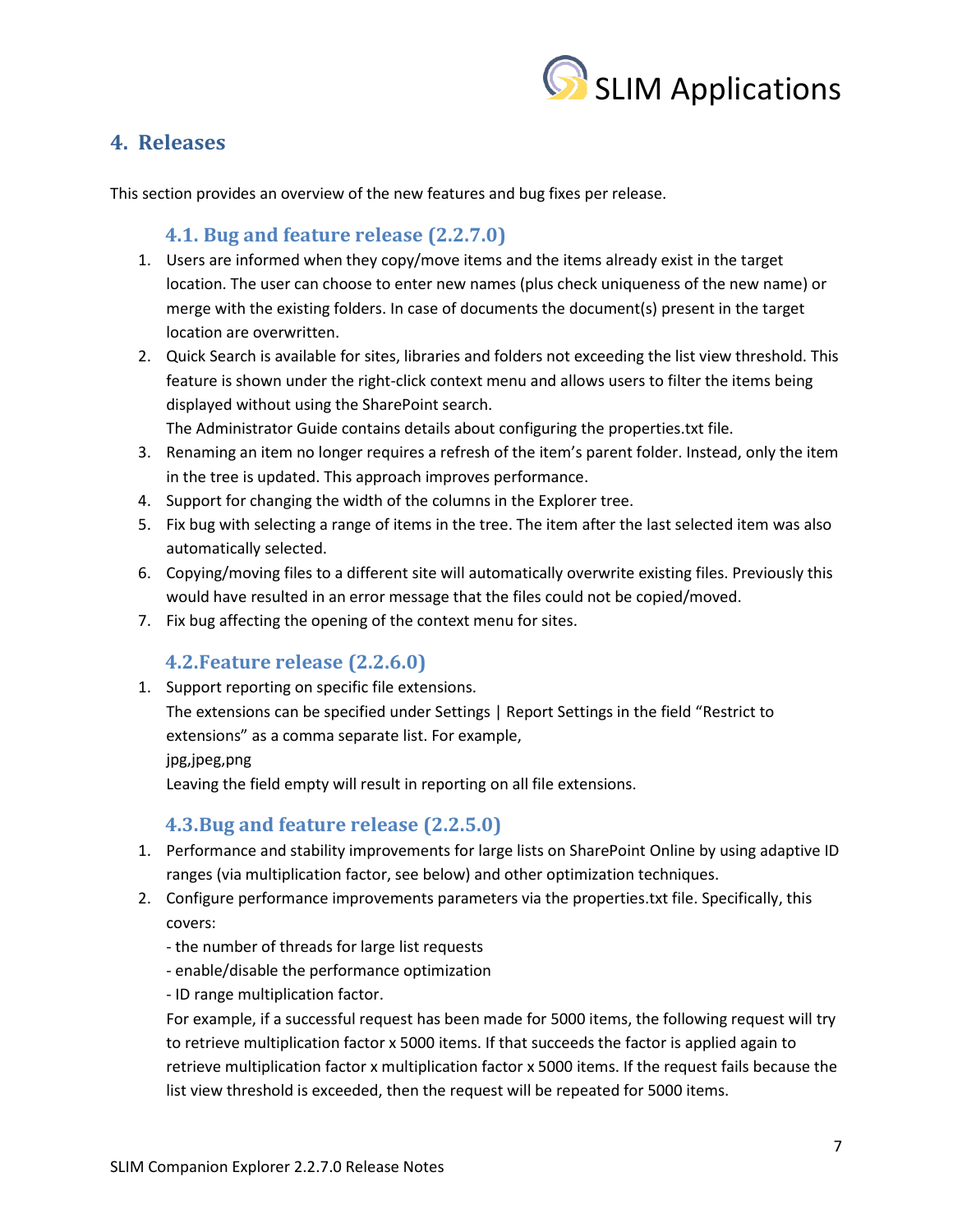

# <span id="page-7-0"></span>**4.4. Bug and feature release (2.2.4.0)**

- 1. Fix bug with folders exceeding the list view threshold resulting in retrieving the details for all items in the library. The fix limits the retrieval to items in the selected folder.
- 2. Performance increase (4-5x faster) for opening libraries/folders exceeding the list view threshold by using parallel requests. Note: this major performance improvement has side effects. Specifically, the "Create Report"

and "Download & Zip" functionalities are temporary not available for libraries exceeding the list view threshold. See section 5.1 for further details.

3. Support for showing custom columns (e.g., sent date of an email) in folders exceeding the list view threshold.

#### **4.5.Feature release (2.2.3.0)**

<span id="page-7-1"></span>1. Implement feature to deal with blocking of vti pvt requests.

#### **4.6.Feature release (2.2.2.0)**

<span id="page-7-2"></span>1. Implement fallback scenario for determining the SharePoint version of on-premise SharePoint systems. This may be relevant for environments that are hardened and as a result requests containing \_vti\_pvt are blocked.

#### **4.7.Bug fix (2.2.1.0)**

<span id="page-7-3"></span>1. Fix bug affecting the metadata extraction from large PDF files (10MB+) using double characters as end of line separator within the pdf file.

#### <span id="page-7-4"></span>**4.8. Feature release and bug fix (2.2.0.0)**

- 1. Support for showing custom columns in the Explorer tree. This mechanism can be used to show key email metadata such as Attachments, From, Received or project ID or other custom metadata. Up to 4 columns can be shown. These columns are also sortable via the context menu of the parent folder.
- 2. Multiple user interface improvements:

a. Fixed header of the Explorer tree (like File Explorer) to ensure the columns titles are always shown.

- b. Documents with a size < 1 kB are shown with size 1 kB to align with File Explorer behavior.
- c. The section below the header uses a background color.
- d. Support for using a custom background color for the section below the header
- e. Minimized the wrapping of long text in the Explorer tree.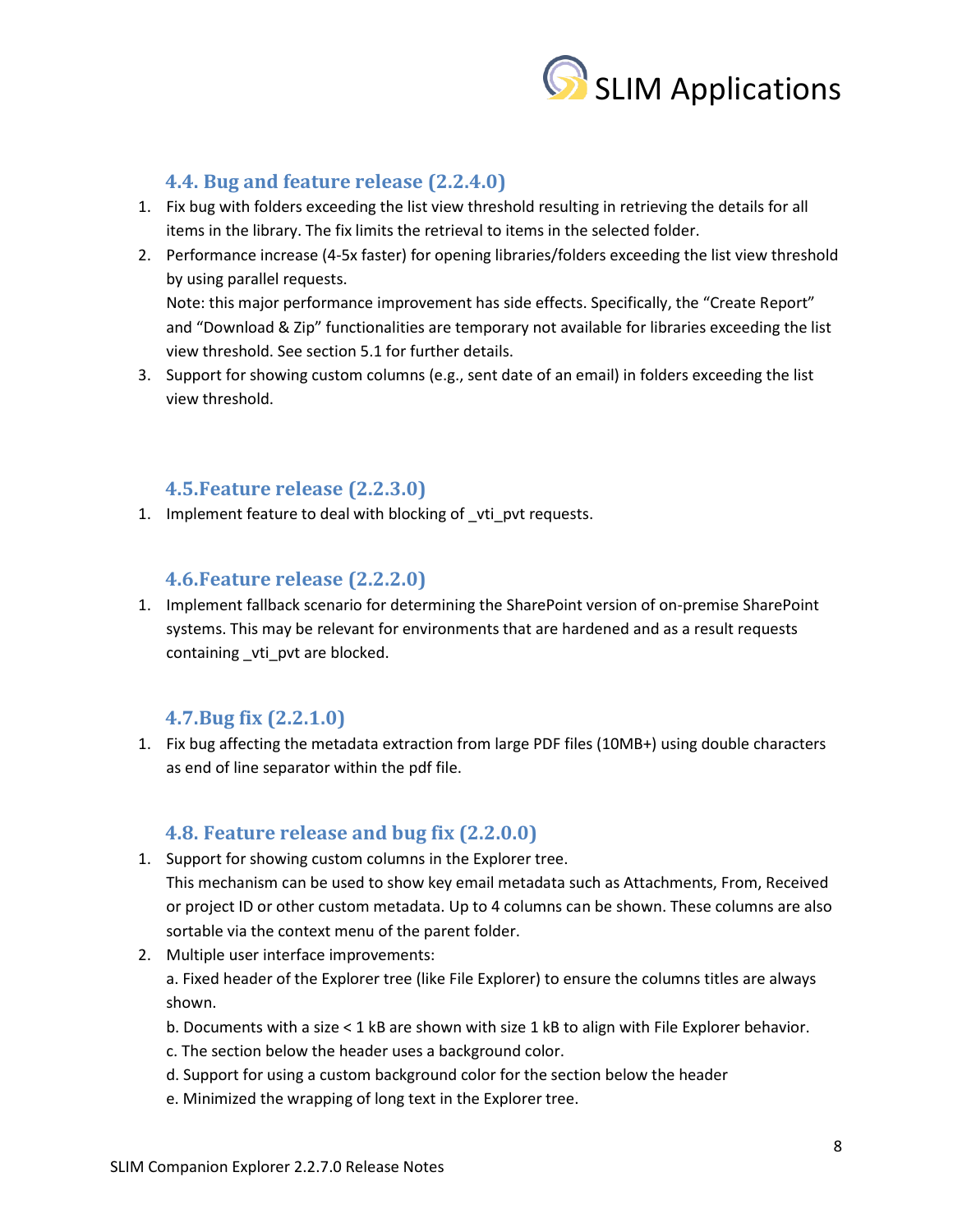

f. Reduced white space at the top of the page when the drop-down with the available sites is hidden.

g. Add feature to avoid expanding a folder after uploading items.

This is controlled by setting the parameter "OPENFOLDERAFTERUPLOAD" in the properties.txt file to false. Note: when the folder is already expanded, and the child items are listed then the parameter is neglected, and the folder contents is refreshed irrespective of this parameter. h. Add feature to hide the metadata dialog when uploading items. This is controlled by the parameter "CUSTOMMETADATADIALOG". The default value is true.

Note: documents will be uploaded with the default content type and if the parameter "CUSTOMMETADATAENABLED" is set metadata will be extracted.

3. Changed behavior for viewing AutoCAD (dwg) files on SharePoint Online. Hovering over the icon or clicking on the item name shows a preview with a thumbnail in the right-hand pane. This is fast because it does not use the standard SharePoint viewer and users can easily navigate back and forth using the navigation buttons (or keyboard arrows). The preview contains a link to the standard SharePoint viewer that opens the dwg file in a different tab.

# <span id="page-8-0"></span>**4.9. Feature release and bug fix (2.1.0.0)**

- 1. Support for moving and copying folders + documents in SharePoint Online and SharePoint 2016 for the following scenario's:
	- within same library
	- different library in same site
	- different library in different site

Folders/documents can be moved using the context menu (e.g., using cut and paste) or via drag and drop. The default mode for drag and drop is "Move" but by simultaneously selecting CTRL and dragging an item the "Copy" mode is selected.

NB #1: Drag and drop does not work in FireFox. Users are advised to use the context menu to copy/move items.

NB #2: moving documents to a different site only moves the latest version. The other versions are deleted.

NB #3: moving/copying documents to a different site on SharePoint 2016 results in network traffic between the browser and the SharePoint 2016 server because the documents need to be downloaded first and then uploaded because of the absence of suitable API methods. This does not affect SharePoint Online where efficient API methods are available that do not result in high network consumption.

- 2. Improved performance (typically 2x faster) for "Create report."
- 3. Limit the custom logo height to 46px. Logos with a smaller height are displayed with their original height. The logo is vertically aligned in the middle.
- 4. Fix bug resulting in the last word of an email not being shown in the email preview.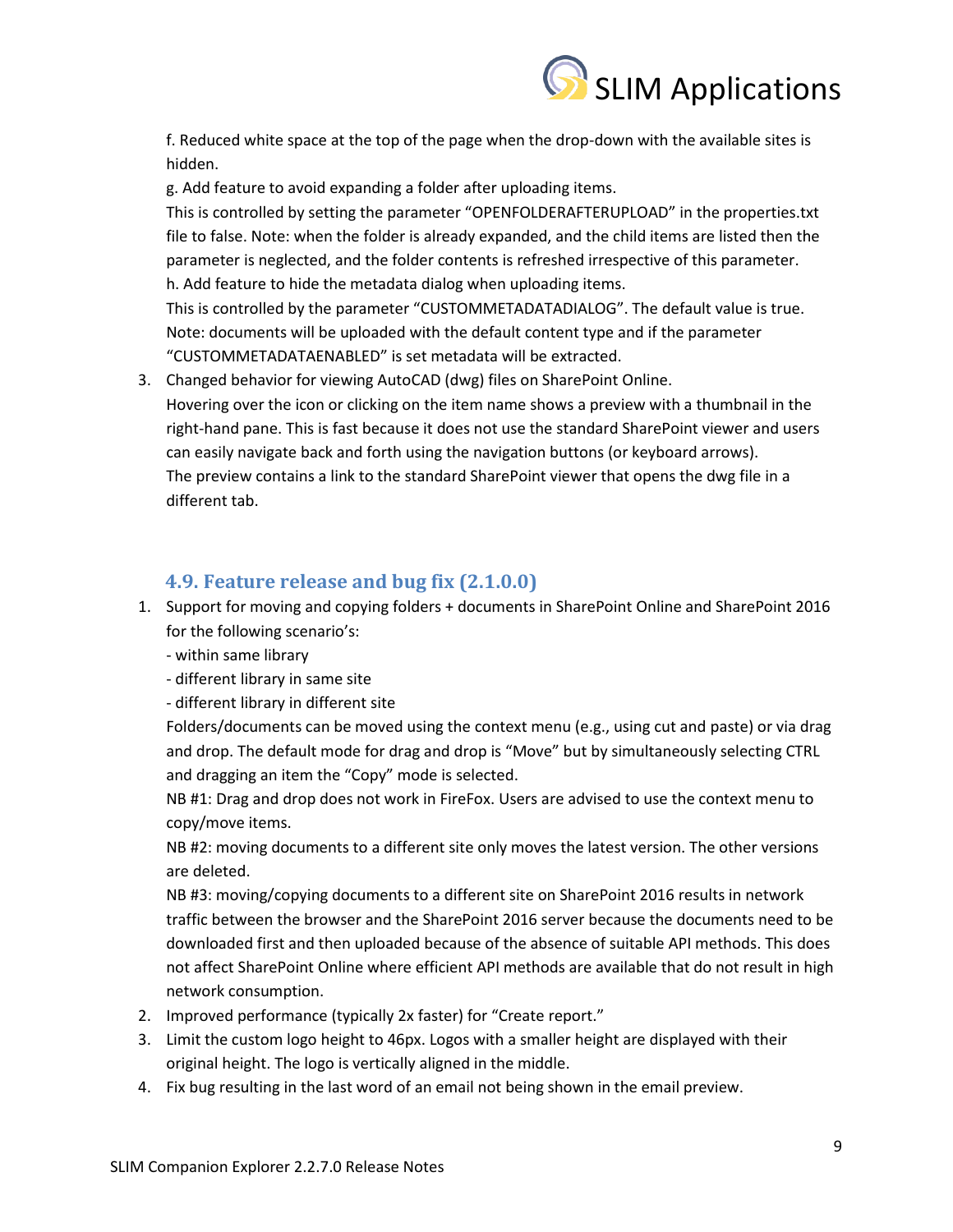

# **4.10. Feature release and bug fix (2.0.11.0)**

- <span id="page-9-0"></span>1. Fix bug affecting uploading folders using FireFox.
- 2. Show the optional "Back to Site" button as a link.
- 3. Cater for long site names without using multiple lines.
- 4. Fix bug with not wrapping text in email previews.
- 5. Limit the custom logo to a height of 20px.

### <span id="page-9-1"></span>**4.11. Feature release and bug fix (2.0.10.0)**

- 1. Hide the text "Retrieving email … " and the progress bar when an email has been successfully downloaded.
- 2. Fix bug that prevented the display of attachments in selected msg emails. The logic to mark attachments as inline has been modified because it was not strict enough. This resulted in attachments being marked as inline and subsequently not shown as attachments present in the email preview.
- 3. Increased the maximum file size for extracting email metadata to 50 MB to cater for emails with large email attachments.
- 4. Fix bug moving or copying documents with special characters like +.
- 5. Add "previous" and "next" navigation buttons to the preview for pdf and Office files to allow navigating through large number of files.
- 6. Preview mov, wma and wmv files directly in the browser instead of downloading the files.

### <span id="page-9-2"></span>**4.12. Feature release and bug fix (2.0.9.0)**

1. Support for disabling the metadata dialog via the properties.txt file. See section K in the Administrator Guide.

Note: the option to disable the metadata dialog for the current session (under Settings > SharePoint settings) has been removed.

- 2. Change the header logo to use an absolute URL. For example, HEADERLOGO,key,https://slimapplications.sharepoint.com/siteassets/checkout.png This allows for re-use of an existing image on the SharePoint tenant or use of an external source.
- 3. Modified the header to better align with the SharePoint Modern view by reducing the height and optimize for custom logos of 20x20 px.

# <span id="page-9-3"></span>**4.13. Bug fix (2.0.8.0)**

- 1. Fix bug extracting comments from pdf files.
- 2. Fix bug extracting properties from pdf files with property versions.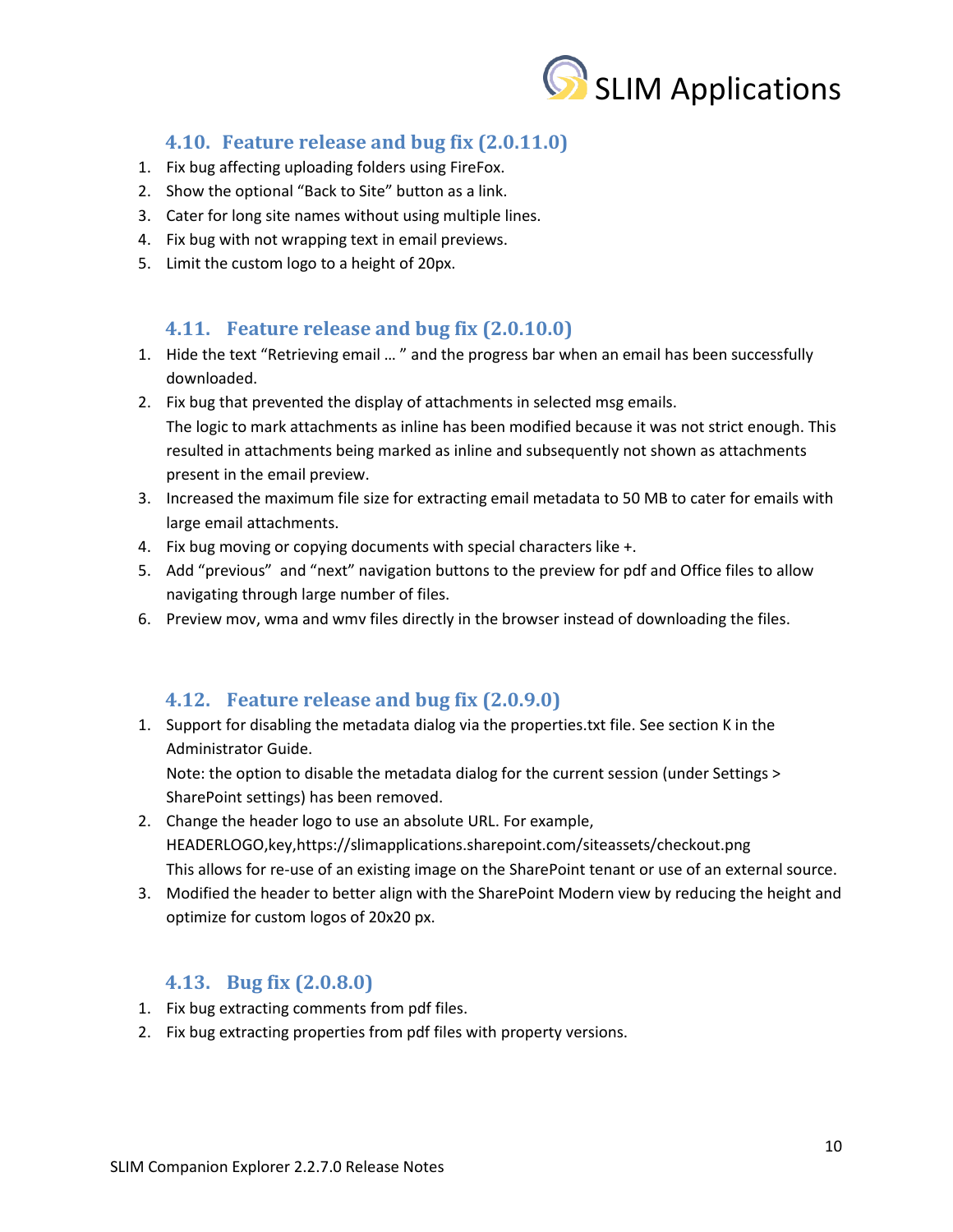

# <span id="page-10-0"></span>**4.14. Feature release and bug fix (2.0.7.0)**

- 1. Support for modern browsers on Windows 11. See section 3.1.
- 2. Support for sorting items in a library or a folder by name, modified date, type and size. This offers the same functionality as File Explorer.
- 3. Change in structure of the Explorer tree by adding a column named "type". The sequence of the columns has also been aligned with the sequence used in File Explorer.
- 4. Change in terminology to better align with File Explorer naming. The context option "Move" has been renamed to "Cut".
- 5. Support for viewing mht and mhtml files in the browser.
- 6. Optional navigation button "Back" under the site name. By default, this is not visible.

# <span id="page-10-1"></span>**4.15. Feature release and bug fix (2.0.6.0)**

- 1. Support for viewing Office attachments in emails (docx, xlsx, pptx, vsdx, doc, xls and ppt) directly in the browser (SharePoint Online only).
- 2. Support for viewing Office files (docx, xlsx, pptx, vsdx, doc, xls and ppt) in zip files directly in the browser (SharePoint Online only).
- 3. Support for viewing legacy Office file formats (doc, xls and ppt) in OneDrive.
- 4. Add Help instructions for viewing Office email attachments.

### <span id="page-10-2"></span>**4.16. Feature release and bug fix (2.0.5.0)**

- 1. Support for viewing Office attachments (docx, xlsx, pptx and vsdx) in emails directly in the browser (OneDrive only).
- 2. Support for viewing Office files (docx, xlsx, pptx and vsdx) in zip files directly in the browser (OneDrive only).
- 3. Fix bug selecting a folder in the search result list (OneDrive only).

# <span id="page-10-3"></span>**4.17. Feature release and bug fix (2.0.4.0)**

- 1. Support for listing emails with the same conversation when viewing an email. Note: the list only contains emails in the current environment. i.e., when using Explorer in OneDrive then the list will not contain emails stored in SharePoint Online.
- 2. Explorer automatically selects the default content types per library.
- 3. View files in zip files without downloading the selected file. Currently supported with jpg, png, gif, bmp, svg, pdf, txt, js, msg, eml, html, mp4 and mp3.
- 4. Automatic rescaling if an image is too wide to fit on the screen.
- 5. Skip retrieval of accessible sites when Explorer is used in OneDrive.
- 6. Fix bug when the search result contains a document without extension.
- 7. Remove auto-rotation for images for selected browsers. Several browsers (Chrome, Edge, FireFox, Safari) natively support this and no additional application logic is required.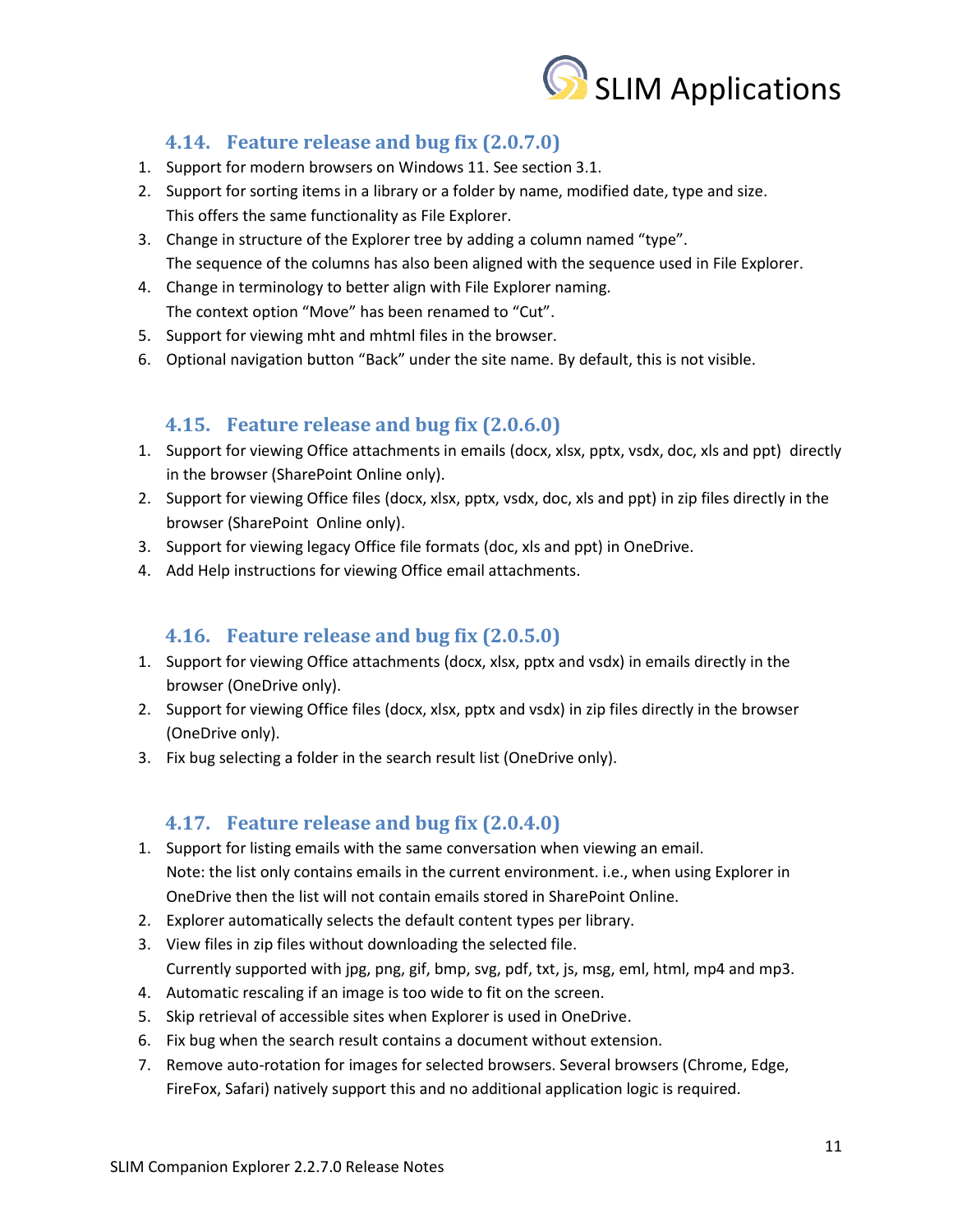

- 8. Add Help instructions for using Check in / Check out.
- 9. Fix bug when selecting a folder in the search results in OneDrive.

### <span id="page-11-0"></span>**4.18. Feature release and bug fix (2.0.3.0)**

- 1. Support for Check in / Check out.
- 2. Fix bug affecting "Mail as Attachment" using Edge.

### <span id="page-11-1"></span>**4.19. Bug fix (2.0.2.0)**

1. Fix bug affecting SharePoint dates using the format dd/mm/yyyy.

### <span id="page-11-2"></span>**4.20. Feature release (2.0.1.0)**

1. Configure the fields to be shown under Properties for libraries, folders and documents. For example, only show Name, URL, Size and Modified for documents.

### **4.21. Feature release and bug fix (2.0.0.0)**

<span id="page-11-3"></span>1. Support for the optional Explorer App (Modern view in SharePoint Online only). The SPFx App offers the following benefits:

- easily accessible by adding a button to the ribbon of document libraries, picture libraries and asset libraries (similar to "Open with Explorer" in Internet Explorer 11),

- use of single instance of the Explorer tool across all sites in a tenant,
- does not require "custom script" to be enabled,
- circumvents downloading of the aspx file, and
- the tool can be deployed in a controlled way (per individual site or tenant wide).
- NB: for sites using classic view on SharePoint Online use the optional Explorer App 1.1
- 2. Fix bug showing items in Google Maps when the "OVER\_QUERY\_LIMIT" is returned.
- 3. Fix bug in background checks for the modify date when the SharePoint site's regional settings use dd-mm-yyyy hh:mm.
- 4. Improved logging.
- 5. The installation package no longer contains the file "SLIM\_Companion\_Explorer\_properties.txt".

### **4.22. Feature release and bug fix (1.9.5.0)**

- <span id="page-11-4"></span>1. Show "Modified By" under "Properties" as [firstname.lastname@domain](mailto:firstname.lastname@domain) instead of i:0#.f|membership|firstname.lastname@domain or similar notation like c05.t|…
- 2. Fix bug with excluding sites that surfaces when "REST API" is used to retrieve the sites. This only affects a small part of the deployments because the default method to retrieve the list with sites is "Search".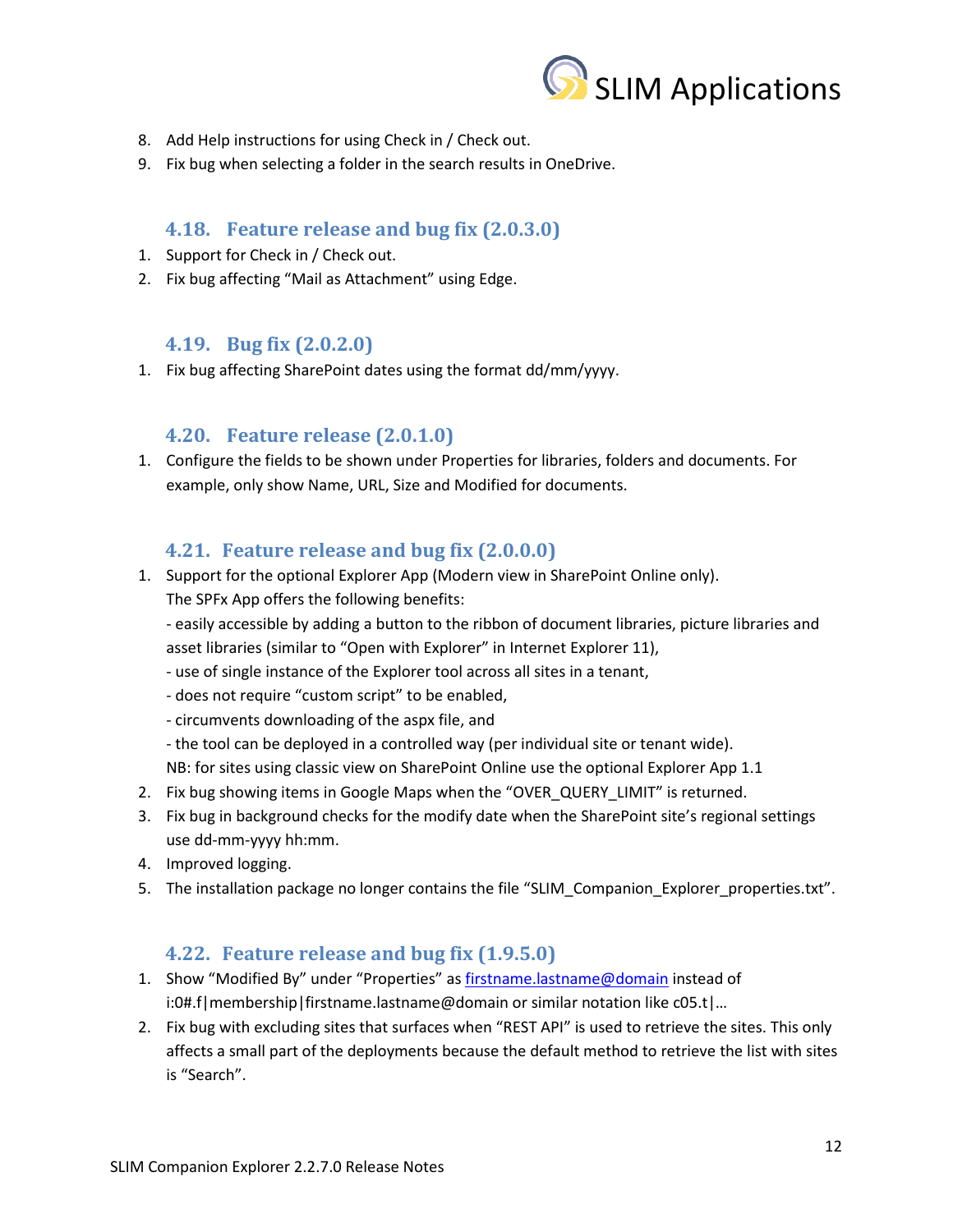

- 3. Support for dynamic titles in the header by using replacement tags <site> and <url> in the properties.txt field HEADERTITLE to show the title and/or url of the current site.
- 4. Automatic checks if the content selected for uploading has a valid modify date. Modify dates before 1 January 1970 are considered invalid.
- 5. Automatic checks if the item's original modified date differs from the SharePoint modified date when the modified date is mapped.
- 6. Fix bug with incorrect "From" details in a small part of the msg emails.

# **4.23. Feature release and bug fix (1.9.4.0)**

- <span id="page-12-0"></span>1. Basic support<sup>1</sup> for using Safari, Chrome, Edge and FireFox on iPad. This supports a common use case to use the iPad to take photos and then use the Explorer tool in a browser to upload photos with metadata (e.g., GPS coordinates, date time taken in seconds, …) to SharePoint.
- 2. The starturl parameter can be used in combination with the new optional settings from the properties.txt file (STARTURLOTHERLIBRARIES and STARTURLOTHERSUBSITES) to only show the specified library including nested content but without other libraries/lists or subsites.
- 3. Fix bug with using the tool on SharePoint on-premise SharePoint systems with complex managed paths consisting of multiple parts (e.g. /system/ict).
- 4. Fix bug with using REST API to find subsites a regular user has access to.
- 5. Fix bug with a custom logo being shown with fixed width and height.

# **4.24. Feature release and bug fix (1.9.3.0)**

<span id="page-12-1"></span>1. Internal release

# **4.25. Feature release and bug fix (1.9.2.0)**

- <span id="page-12-2"></span>1. Allow saving of the upload log file.
- 2. Fix critical bug that completely freezes the Explorer tool during uploading of a PDF file with a particular internal structure.
- 3. The number of SharePoint threads has been reduced from 6 to 3 for SharePoint Online to cater for the lower thresholds imposed by Microsoft.
- 4. The number of "read" threads has been changed from 3 to 2 to reduce the load on the source system.

# **4.26. Feature release (1.9.1.0)**

<span id="page-12-3"></span>1. Support use of complex managed paths like system/test

# **4.27. Feature release and bug fix (1.9.0.0)**

<span id="page-12-4"></span>1. List all sites the user has access to in a drop-down list at the top of the page.

 $1$  This entails basic functionality of the tool to browse through sites and libraries and upload documents/photos with metadata extraction. Several UI improvements for iPad are planned for in the next release.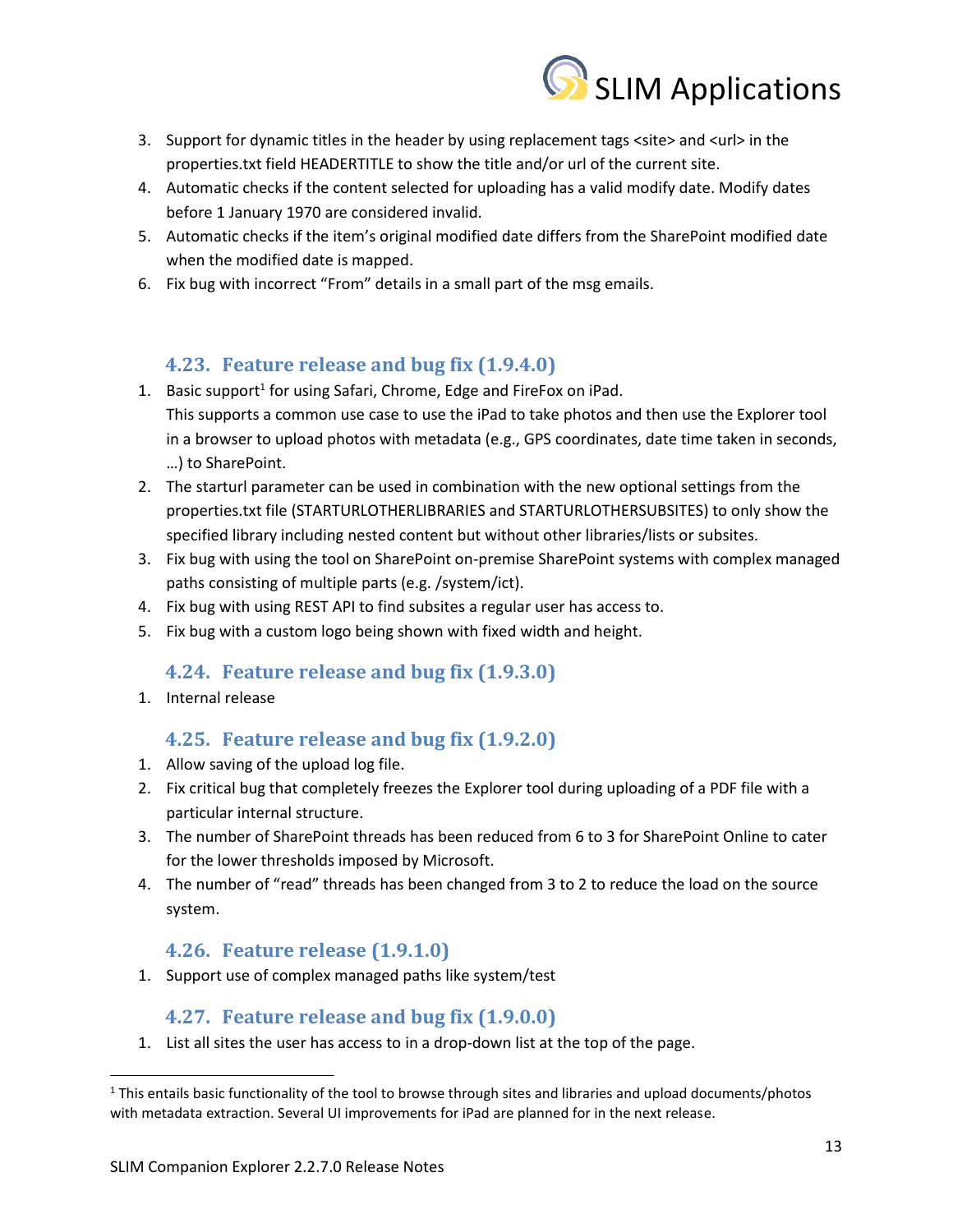

- 2. Fix bug preventing sites being listed with managed paths other than /sites and /teams by allowing administrators to specify the custom managed paths using the property INCLUDEDMANAGEDPATHS in the properties.txt file.
- 3. Control which list types (e.g., document library, picture library, …) are shown in the Explorer tree using the property INCLUDEDLISTIDS in the properties.txt file. By default, the following list types are shown: 101:109:115:700:851 with 101 = Document library, 109 = Picture library, 115: Forms library, 700: MySite document

library and 851 = Asset Library.

# **4.28. Feature release and bug fix (1.8.9.0)**

- <span id="page-13-0"></span>1. Show Forms Libraries (template ID 115). This allows for managing the forms in the Forms Library (e.g., download, move, …). Note: opening the InfoPath forms still requires the InfoPath client to be installed.
- 2. Updated the browser settings section:
	- set maximum size for zip files
	- set maximum size for files within a zip file
	- set maximum data volume when using multiple zip files
- 3. Changed limits for Chrome and Edge:
	- increased the maximum size for zip files from 500 MB to 1 GB
	- increased the maximum size for files within a zip file from 100 MB to 1 GB

Note: this requires the user's computer to have sufficient memory (several GB's need to be available).

- 4. Control which options are shown in the context menu's (right-click) using the properties INCLUDEDSITEOPTIONS, INCLUDEDLIBRARYOPTIONS, INCLUDEDFOLDEROPTIONS and INCLUDEDDOCUMENTOPTIONS in the properties.txt file.
- 5. Fix bug affecting the expanding of several sections in the generated report (e.g., show a list of all large files, Document by extension, …).

# **4.29. Feature release and bug fix (1.8.8.0)**

- <span id="page-13-1"></span>1. Add icon for InfoPath files (xsn)
- 2. Fix bug affecting use of the tool on on-premise systems with managed paths other than sites and teams.
- 3. Implemented different solution to process the starturl or startsite parameters in the URL or the manually entered site url.

### **4.30. Feature release (1.8.7.0)**

<span id="page-13-2"></span>1. Support excluding sites, libraries, and folders with specific names through the properties EXCLUDEDSITES, EXCLUDEDLIBRARIES and EXCLUDEDFOLDERS in the properties.txt file.

### **4.31. Bug fix (1.8.6.0)**

<span id="page-13-3"></span>1. Fix bug for hub sites that incorrectly only showed associated sites with a Microsoft 365 Group.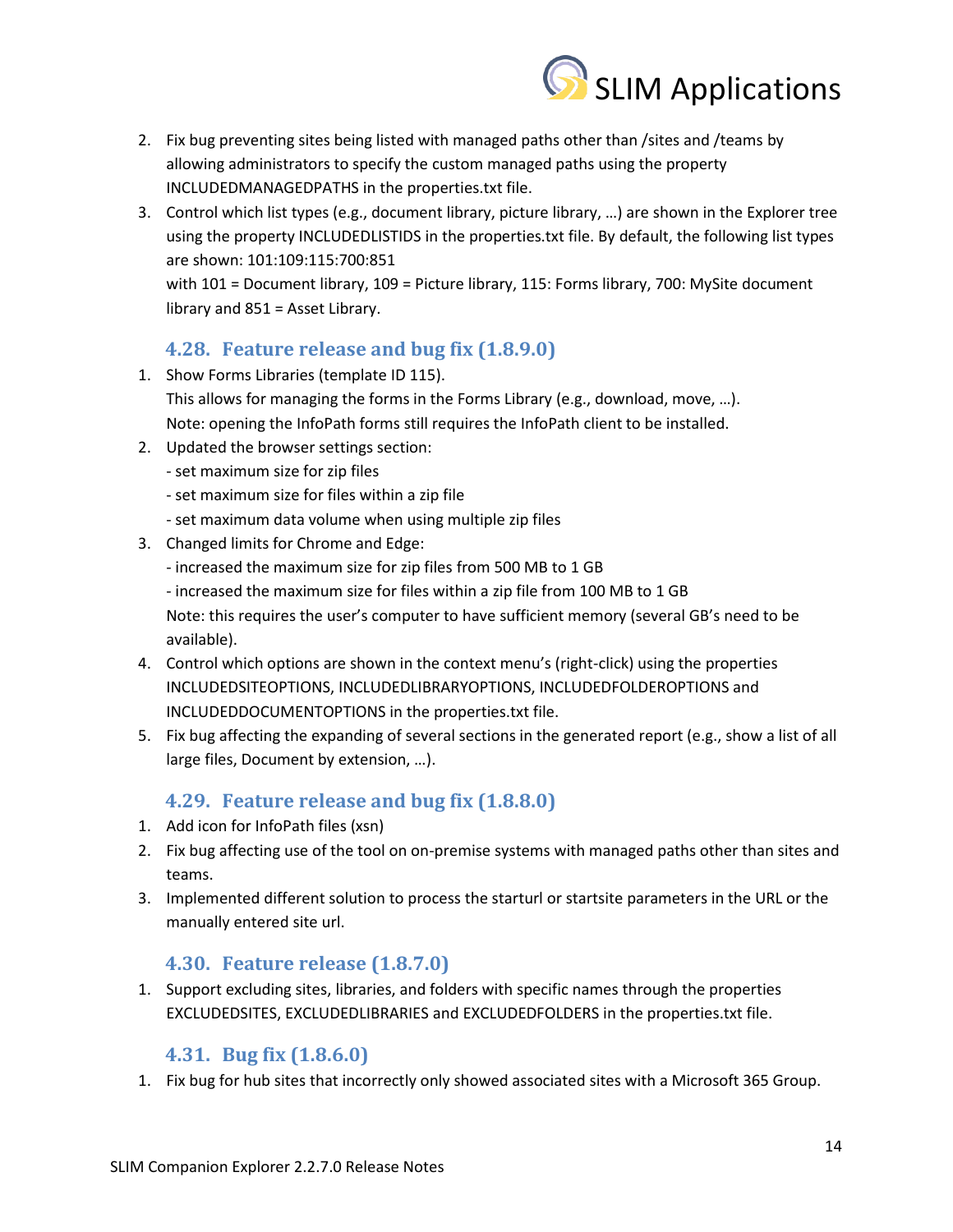

# **4.32. Feature release and bug fix (1.8.5.0)**

- <span id="page-14-0"></span>1. Fix bug in msg previews incorrectly adding :::::
- 2. Fix bug showing X.500 addresses in msg previews.
- 3. Hide inline attachments for viewing msg files.
- 4. Fix performance issue for hub sites containing many associated sites (100's).

#### **4.33. Feature release and bug fix (1.8.4.0)**

<span id="page-14-1"></span>1. Support for hub sites (only for SharePoint Online)

Hub sites have a different visual appearance than regular sites. The tree shows associated sites nested within the corresponding hub site. Searching in a hub site returns search results from the hub and its associated sites.

- 2. Improvements in the preview of msg emails Specifically, removal of unnecessary empty lines, active hyperlinks, displaying of inline images and, download buttons for individual attachments or the entire email.
- 3. Support for starting the tool from a central location (e.g., via link in the left-hand pane) and opening a specific site using a parameter. This simplifies deployment in large scale deployments with many sites where the optional App cannot be used (e.g., SharePoint 2016 systems).
- 4. Fix bug which prevented the parsing of msg emails with special internal storage.

### **4.34. Feature release (1.8.3.0)**

<span id="page-14-2"></span>1. Support for using REST API to retrieve a list with sites.

#### **4.35. Bug fix (1.8.2.0)**

<span id="page-14-3"></span>1. Fix bug affecting large SharePoint systems with 500+ sites.

#### **4.36. Bug fix (1.8.1.0)**

<span id="page-14-4"></span>1. Fix bug with the vertical positioning of the context menu items for sites.

#### **4.37. Feature release and bug fix (1.8.0.0)**

- <span id="page-14-5"></span>1. Improved email functionality:
	- select attachments in the email's context menu
	- open attachments directly in the browser (e.g., pdf, jpg, …)
	- browser preview for emails in the Explorer tree
	- link to the standard SharePoint email preview
- 2. Improved Google Maps integration:
	- allowing users to view all (or selected items) on a map
	- adding a preview to markers on the map
	- support for geotagging items (using a location on a map)
	- simplified deployment of Google Maps across all sites/libraries without coding or configuring WebParts
- 3. Improved usability:
	- SharePoint views are available via the context menu in the Explorer tree.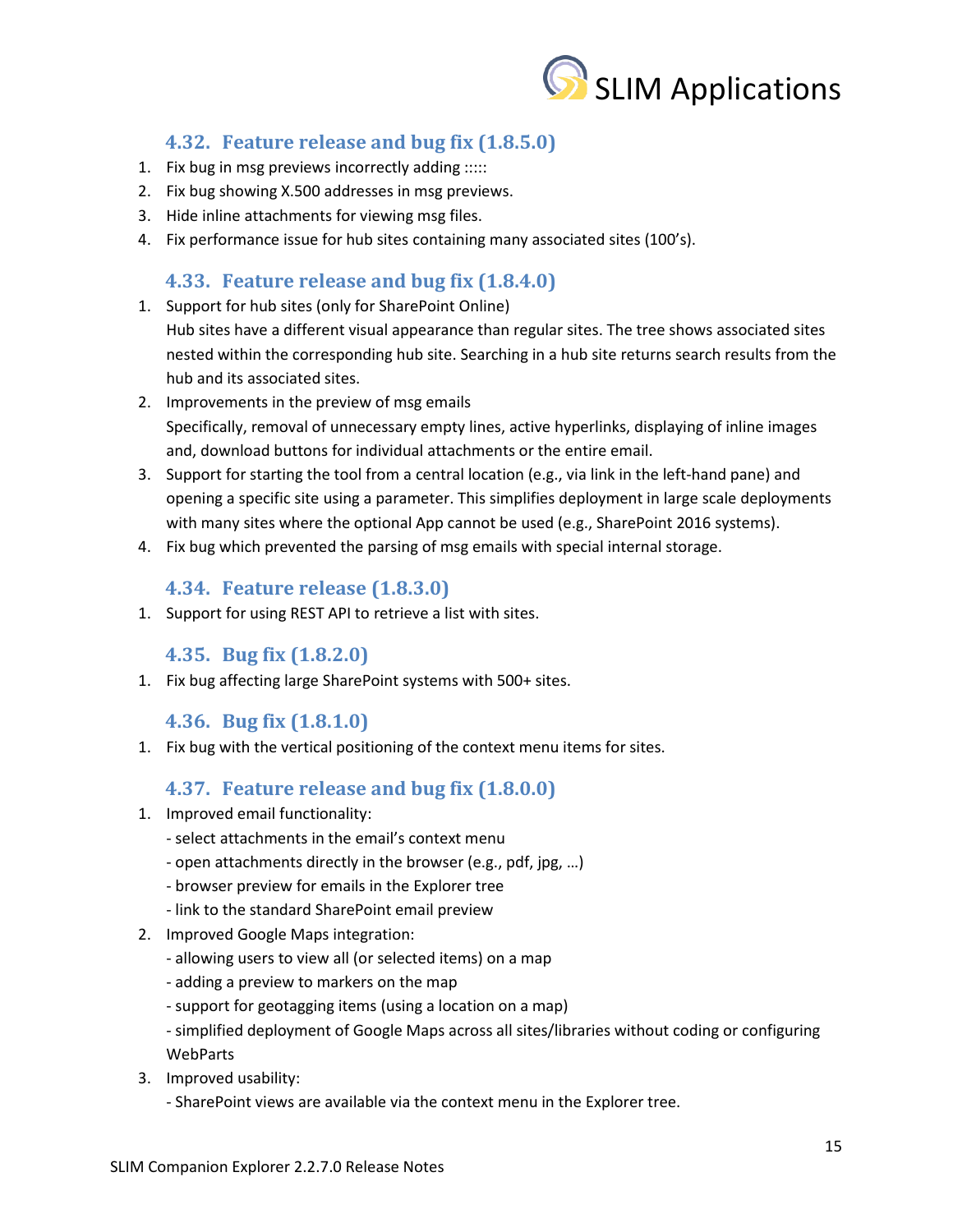

- clicking on a site, library, folder, or zip file in the Explorer tree expands (or collapse) the item in tree instead of opening the standard SharePoint page in the right-hand pane.

- collapse all items using the  $\triangle$  icon

- keep the original modified date of documents during uploading as default behavior
- Exclude sites from the Explorer tree. For example, the site "SLIM Companion Explorer App" that is created when deploying the optional App is automatically skipped.
- 4. Customization support:
	- show custom logo
	- use different background color in the header
	- hide the menu buttons
	- hide the drop-down list with sites
	- restrict the list types shown in the tree (e.g., only show Picture Libraries)

See the Administrator Guide for further details.

- 5. Various improvements with the Properties option. For example, use display names for columns, format values (e.g., date, size, ...), sorting columns, …
- 6. Several bug fixes:

- fix bug with the "Exclude Items" button in the metadata popup window

- fix bug showing an error message in the browser's console when using the document's original modify date is used

- fix bug preventing uploading emails containing a vertical tab character in the subject.

- fix bug preventing use of "CTRL-C" or "CTRL + V" or "Del" in the text box "Enter a URL to your site"

### <span id="page-15-0"></span>**4.38. Feature release and bug fix (1.7.1.0)**

- 1. Change search scope when clicking a library or folder name in the tree (only affects SharePoint Online).
- 2. Fix bug to allow use of paste (CTRL V) in the search bar (only affects SharePoint Online).
- 3. Extend the context menu with the option "Refresh" for libraries and folders to retrieve the latest information from SharePoint.
- 4. Extend the context menu with the option "Properties" for libraries.
- 5. Fix bug selecting folders in the search result list (only affects SharePoint Online).

### <span id="page-15-1"></span>**4.39. Feature release and bug fix (1.7.0.0)**

- 1. Additional options in the context menu of documents
	- "Download and Zip"
	- "Versions"
	- "Move"
	- "Copy"
- 2. Additional options in the context menu of csv and xlsm documents
	- "View in app"
	- "Edit in app"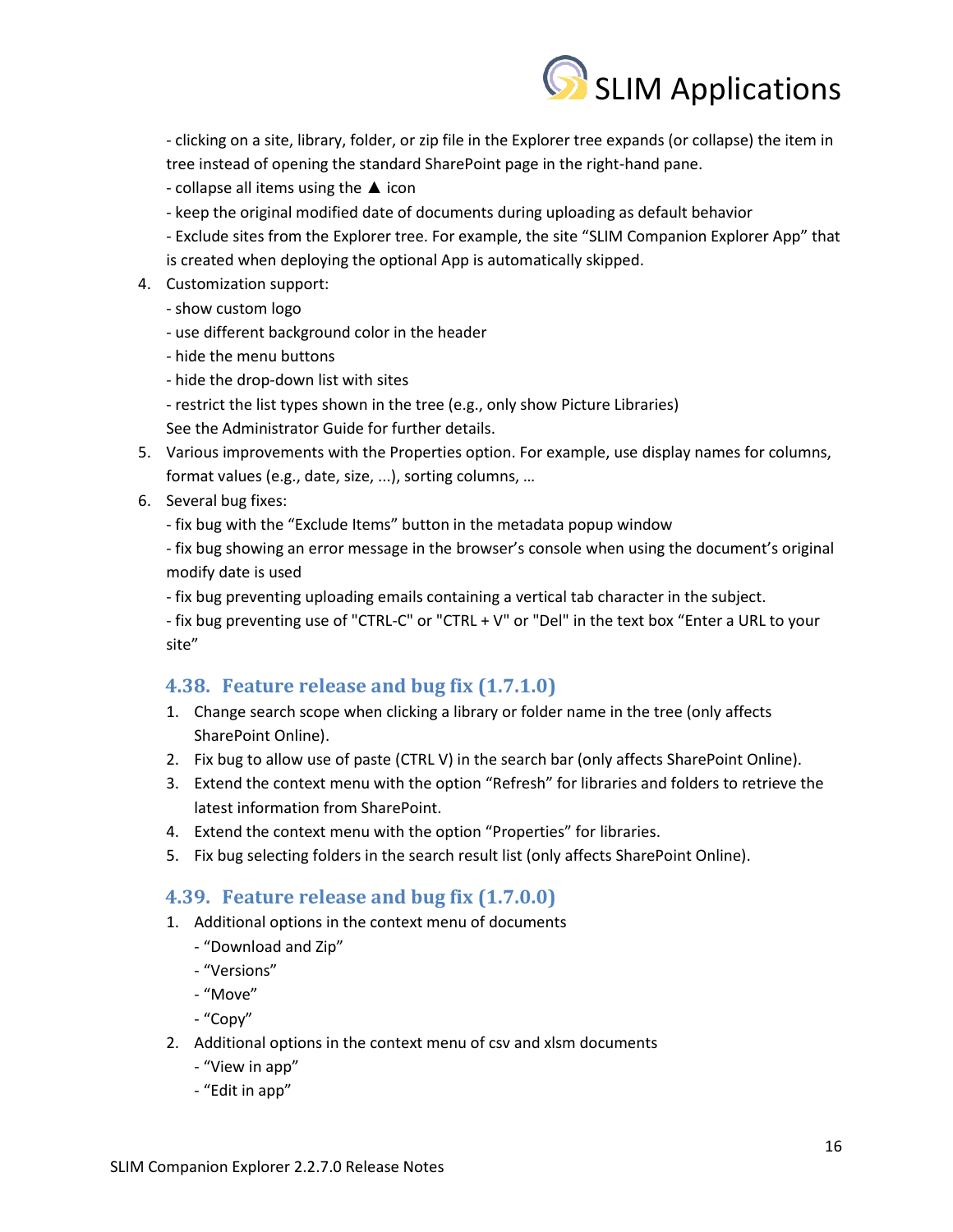

- 3. Additional options in the context menu of libraries and folders
	- "Paste"
	- "New folder"
- 4. Support metadata extraction from DWG files.
- 5. Support metadata extraction from PSD files.
- 6. 100 GB max file size for SharePoint Online.
- 7. Support for moving items with # and % characters.
- 8. Fix bug with mapping original path and name to SharePoint columns.
- 9. Fix bug preventing viewing of SharePoint properties of zip files.
- 10. Automatic selection of output email format: msg for Windows and eml for mac OS.
- 11. Fix bug using the search bar to search for words containing the character C (SharePoint Online only).
- 12. Windows 7 is no longer supported since Microsoft has ended extended support in Jan 2020.
- 13. Support for Edge (Chromium) on mac OS.
- 14. Increased default font size from 11px to 12px.

#### <span id="page-16-0"></span>**4.40. Feature release (1.6.5.0)**

- 1. View and edit Office files (Word, Excel, PowerPoint, and Visio) using Office apps (e.g. Word) on the user's computer. The context menu is extended with the following options:
	- "View in app" (only for Office files)
	- "Edit in app" (only for Office files)
- 2. The optional App automatically opens the current library.

### <span id="page-16-1"></span>**4.41. Feature release (1.6.4.0)**

1. Support for extracting XMP metadata from TIFF files.

#### <span id="page-16-2"></span>**4.42. Feature release and bug fix (1.6.3.0)**

- 1. Extract XPKeywords from TIFF files as Unicode characters.
- 2. Allow viewing of TIFF files on SharePoint Online for browsers that do not natively support viewing TIFF files.

#### <span id="page-16-3"></span>**4.43. Feature release and bug fix (1.6.2.0)**

- 1. Fix bug affecting jpg files with IPTC metadata segments with size 0 bytes.
- 2. Extract IPTC digest and the width and height of the jpg file.

#### <span id="page-16-4"></span>**4.44. Bug fix (1.6.1.0)**

1. Fix bug affecting Internet Explorer 11 use.

### <span id="page-16-5"></span>**4.45. Feature release and bug fix (1.6.0.0)**

- 1. Add search bar (only available for SharePoint Online).
- 2. Optimization of user interface by adding a right-hand click menu (like File Explorer).
- 3. Enable the Explorer tree to be opened in a specific library.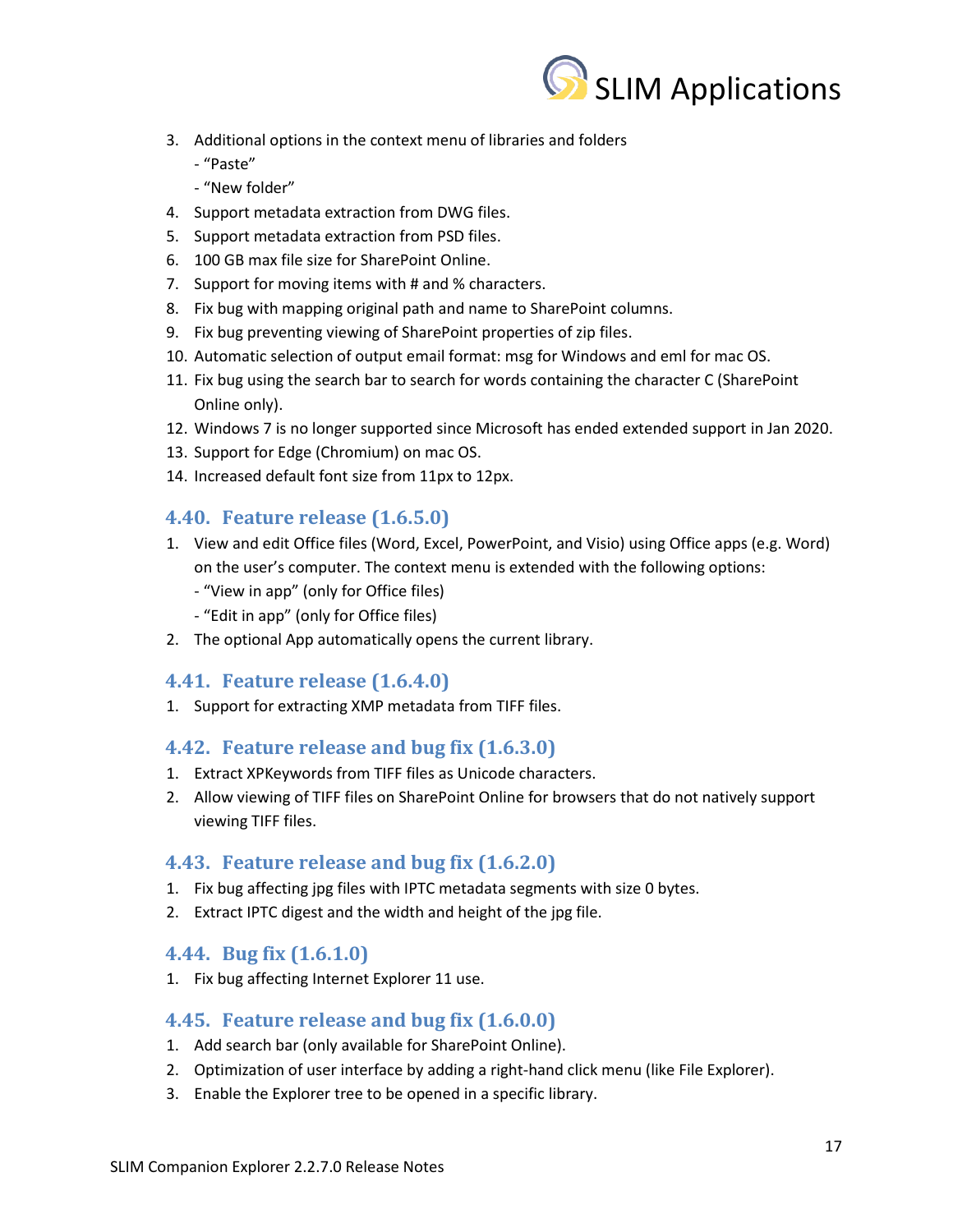

- 4. Fix bug preventing opening libraries that exceed the list view threshold.
- 5. Fix bug with extracting properties from PDF files generated using Microsoft Office.
- 6. Users are notified when they need to refresh the page when a new version has become available.
- 7. Increased the maximum URL length for SharePoint Online to 400 characters (was 261).
- 8. Add icons for Visio and OneNote files.

#### <span id="page-17-0"></span>**4.46. Bug fix (1.5.6.0)**

1. Fix bug with the "Back" button affecting the use of the SLIM Companion Explorer App in subsites.

#### <span id="page-17-1"></span>**4.47. Bug fix (1.5.5.0)**

- 1. Fix bug affecting the extraction of Comments from PDF files.
- 2. Fix bug uploading files into a SharePoint folder containing a ' character.

#### <span id="page-17-2"></span>**4.48. Bug fix (1.5.4.0)**

1. Fix bug affecting use of the optional App to start the SLIM Companion Explorer tool.

#### <span id="page-17-3"></span>**4.49. Bug fix (1.5.3.0)**

1. Fix bug affecting extracting comments from a subset of PDF files and capturing the values into a SharePoint column.

#### <span id="page-17-4"></span>**4.50. Bug fix (1.5.2.0)**

1. Fix bug affecting extracting comments from PDF files and capturing the values into a SharePoint column.

#### <span id="page-17-5"></span>**4.51. Feature release (1.5.1.0)**

1. Support for extracting comments from PDF files and capturing the values into a SharePoint column.

#### <span id="page-17-6"></span>**4.52. Feature release and bug fix (1.5.0.0)**

- 1. Provide functionality to download and zip folders/documents plus document metadata (in json format)
- 2. Fix bug in "Download & Zip" that may result in incomplete zip files.

#### <span id="page-17-7"></span>**4.53. Bug fix (1.4.6.0)**

1. Cater for multiple values in XMP dc:subject.

#### <span id="page-17-8"></span>**4.54. Bug fix (1.4.5.0)**

1. Cater for UCS2 encoded EXIF properties like XPTitle, XPKeywords, …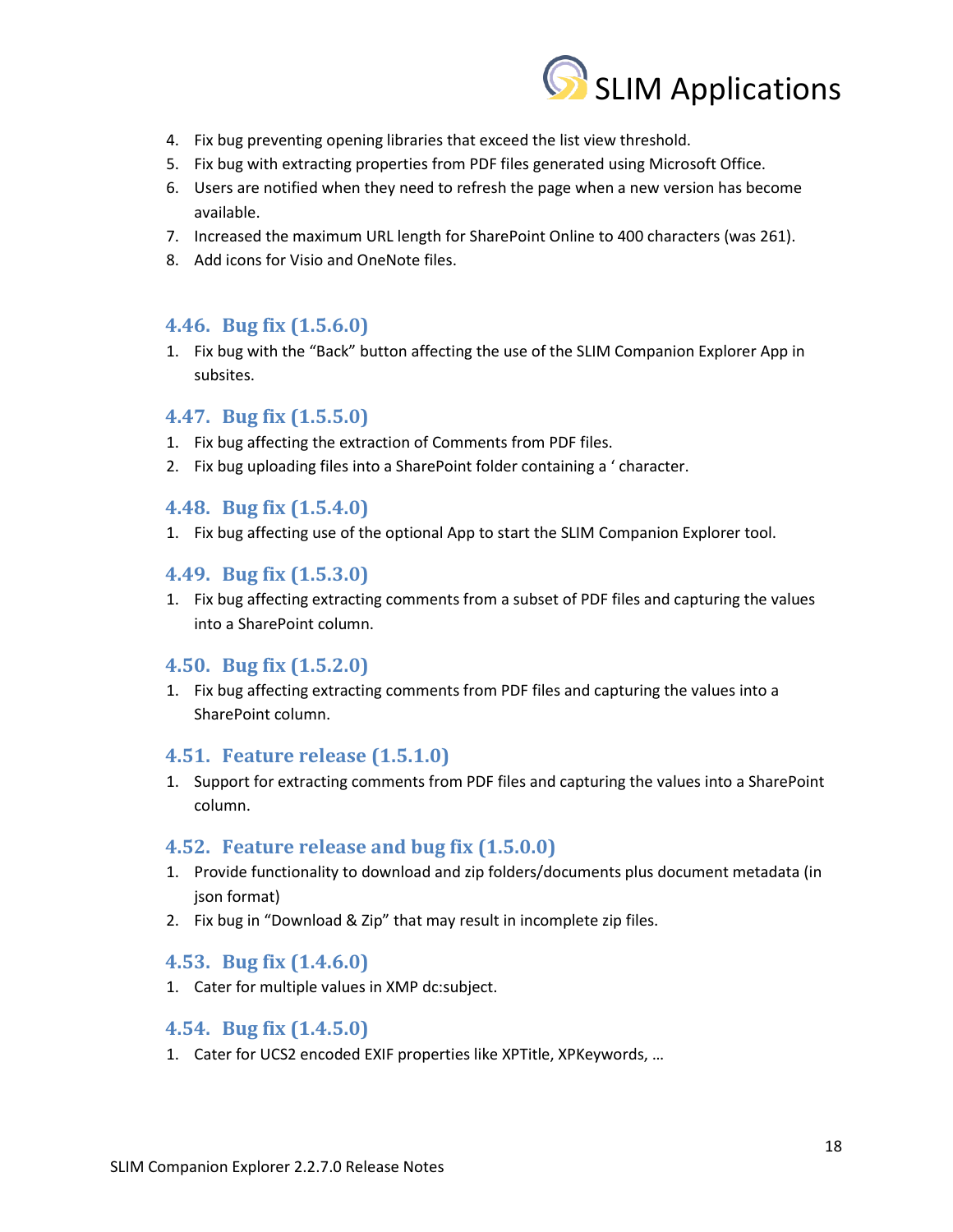

## <span id="page-18-0"></span>**4.55. Feature release (1.4.4.0)**

- 1. Support for columns of type lookup.
- 2. Support for using existing Enterprise Keywords when uploading items. Note: adding new Enterprise Keywords when uploading items is not supported.

## <span id="page-18-1"></span>**4.56. Bug fix (1.4.3.0)**

1. Increase the row limit for search results from 100 to 1024 to cater for systems with a large number of sites.

### <span id="page-18-2"></span>**4.57. Bug fix (1.4.2.0)**

- 1. Fix bug affecting the EXIF XPKeyword field.
- 2. The preview "document properties" no longer shows EXIF metadata fields that have no proper label.
- 3. Minor IPTC fixes:
	- strip spaces from IPTC metadata values containing multiple values. The values are separated by semi-colon characters.
	- show Country Code as label instead of the hex value 0x64.
	- show Copyright notice instead of the hex value 0x74
- 4. Fix bug when downloading & zipping a set files containing one or more zip file.

## <span id="page-18-3"></span>**4.58. Feature release (1.4.1.0)**

1. Disable modification date check for uploaded files. This check would fail on computer system's having incorrect time settings even though the upload was successful.

### <span id="page-18-4"></span>**4.59. Feature release and bug fix (1.4.0.0)**

- 1. Support for SharePoint 2019
- 2. Support for encrypted files:
	- identify encrypted files (Office, zip and pdf) or by file extension (e.g., pgp) during uploading
	- configurable behavior to handle uploading of encrypted files (ignore/warn/skip)
	- mark encrypted files in the Explorer tree
	- report on encrypted documents (via Advanced Reporting mode)
- 3. Make the properties of Office files available on SharePoint 2013 and SharePoint 2016.
- 4. Make the properties of Office files within zip files available.
- 5. Allow users to view the document properties of adjacent documents in the same folder (or document set) using the left arrow and right arrow keys on the keyboard.
- 6. Support for using # and % characters in document names for SharePoint Online (and OneDrive for Business) and SharePoint 2019.
- 7. Expose GPS coordinates in additional notations:
	- decimal degree notation (e.g., 40.446151 and -79.982303) to allow capturing GPS coordinates in SharePoint Location columns
	- sexagesimal degree notation (40° 26′ 46″ N 79° 58′ 56″ W)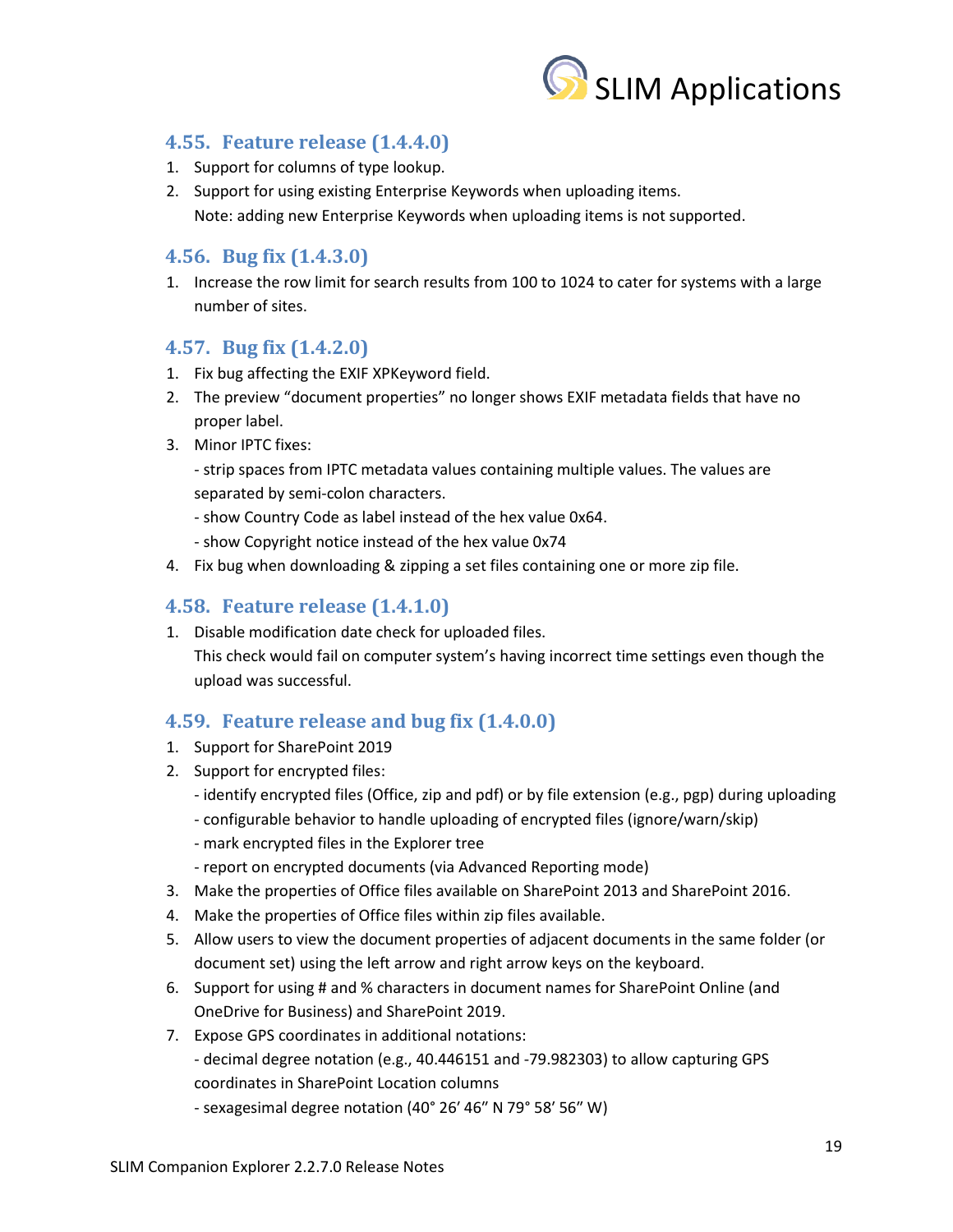

- 8. Extend naming conventions for uploading emails. Circumvent overwriting existing emails by creating a unique file name consisting of the email subject with the sent date and sent time.
- 9. Minor improvements for extracting metadata from PDF files.
- 10. Fix bug preventing downloading zip files in the tree by clicking on the name.
- 11. Fix bug preventing extraction of some document properties using XMP format.
- 12. Fix bug in Internet Explorer 11 preventing extraction of document properties using XMP format.

#### <span id="page-19-0"></span>**4.60. Feature release and bug fix (1.3.0.0)**

- 1. Complementary App to provide easy access to the Explorer tool by adding a separate button to the SharePoint ribbon. The App also simplifies deployment of the tool in environments with many libraries. The App is only available for Office 365 Business and Enterprise plans.
- 2. Support for extracting metadata from mp4 and mov files.
- 3. View document metadata of mp4 and mov files in SharePoint.
- 4. Fix bug with reading files during uploading. Multiple read errors may have resulted in the application behaving unresponsive or the upload statistics not being shown.
- 5. Fix bug with expanding zip files in the browser.
- 6. Fix bug uploading large files using chunks.
- 7. Increased standard chunk size for uploading large files from 25 MB to 100 MB.
- 8. Configurable chunk size.
- 9. Fix bug preventing the deletion of zip files.

#### <span id="page-19-1"></span>**4.61. Bug fix (1.2.5.0)**

- 1. Fix bug parsing properties from PDF files resulting in an uncaught error.
- 2. Fix bug with extracting properties in PDF files that use octal notation.
- 3. Fix bug with extracting properties in PDF files that use UTF-16 notation.

### <span id="page-19-2"></span>**4.62. Feature release and bug fix (1.2.4.0)**

- 1. Support for dragging emails (and/or attachments) directly from Outlook to SharePoint using Chrome (version 76 and up).
- 2. Increase maximum length for multiple line columns from 255 to 63999 characters.
- 3. Give precedence for the ID3v2.4 genre property over the ID3v1 genre property in mp3 files.
- 4. Fix bug with using content types containing integer columns.
- 5. Fix bug with byte-order-mark characters in mp3 properties.
- 6. Convert the mp3 TLEN property (length of the recording) from ms to s.

### <span id="page-19-3"></span>**4.63. Feature release and bug fix (1.2.3.0)**

- 1. Support for dragging emails (and/or attachments) directly from Outlook to SharePoint using Edge.
- 2. Fix bug affecting HTML when using Edge.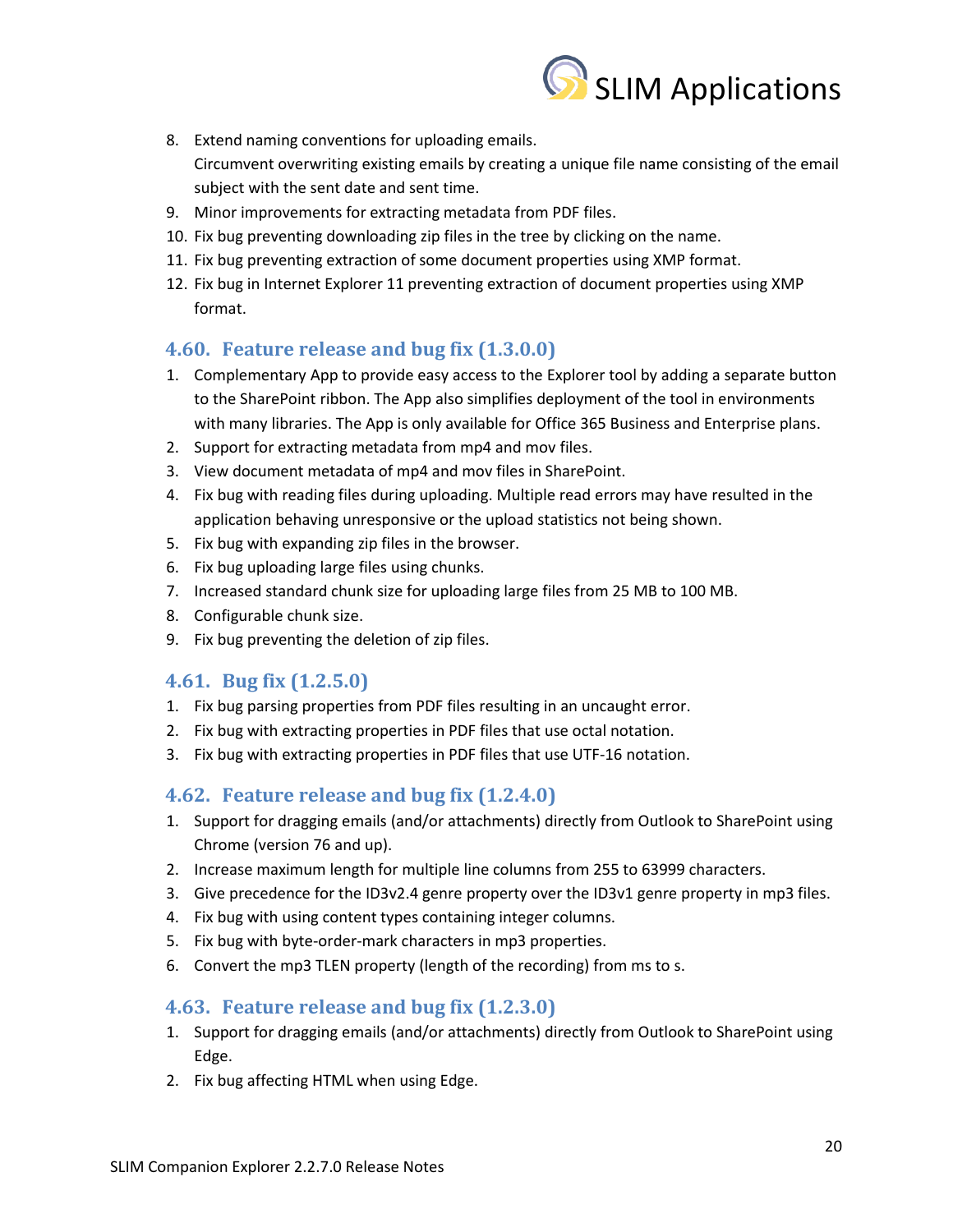

# <span id="page-20-0"></span>**4.64. Feature release and bug fix (1.2.2.0)**

- 1. Added filtering capabilities for uploading content: filter by modification date, size, extension and document name. This provides granular content which content is upload and enables incremental migrations of content from source systems.
- 2. Improved logic to extract EXIF metadata from jpg files.
- 3. Fix bug extracting metadata of type Yes/No (checkbox) from source documents.
- 4. Fix bug extracting EXIF metadata from jpg files.
- 5. Fix bug with URL's containing /sites/ or /teams/.
- 6. Fix bug affecting file properties of audio files in zip files.

# <span id="page-20-1"></span>**4.65. Feature release and bug fix (1.2.1.0)**

- 1. Support for extracting metadata from wma and wmv files during uploading.
- 2. View document metadata of mp3, wma and wmv files in SharePoint.
- 3. Fix bug with incorrect metadata value for the duration of MP3 files.
- 4. Automatic previewing of images with the correct orientation.
- 5. Support for viewing thumbnails in dwg files.

# <span id="page-20-2"></span>**4.66. Feature release and bug fix (1.2.0.0)**

- 1. Product name has changed from SLIM Companion Migration Manager to SLIM Companion Explorer in order to reflect the tool's characteristics.
- 2. Support for Safari on macOS.
- 3. Extended existing zip functionality:
	- open zip files in browser (without downloading entire zip file)
	- preview or download individual files from zip files
- 4. Support for extracting metadata (e.g., GPS coordinates) from multiple file types and mapping to SharePoint columns during uploading. Specifically,
	- Office formats (docx, xlsx, pptx and vsdx)
	- Image formats (jpg, png, gif, bmp, tif and svg)
	- HTML formats (htm and html)
	- PDF formats
	- email formats (msg and eml)
	- audio (mp3)
- 5. Easy to use method to map file metadata properties to SharePoint columns.
- 6. Move or copy documents within a library or between libraries in the same site using drag and drop (only on Chrome and Edge)
- 7. Advanced PDF functionality:
	- view PDF files directly in the browser
	- view PDF metadata in the browser
- 8. Extended existing preview functionality:
	- preview docx and pptx files (SharePoint Online and OneDrive for Business only)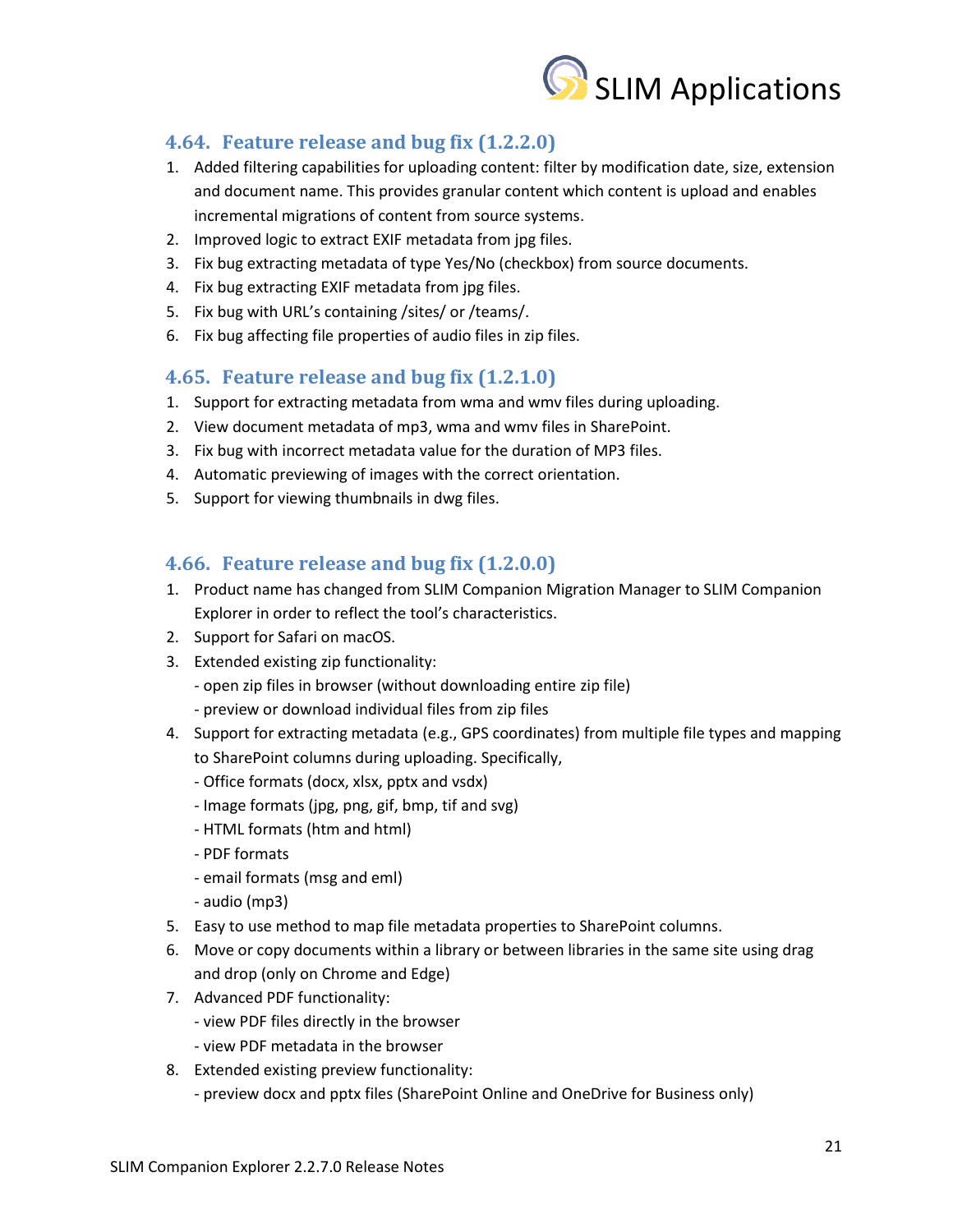

- preview XML and text files formats like xml, txt, csv, etc…
- preview image thumbnails in Asset libraries and Picture libraries
- preview image files (jpeg, png, gif, bmp, tiff and svg) in document libraries
- automatically extract thumbnails from jpeg files to improve performance
- rotate and zoom image previews in the browser
- preview multiple files in an efficient way
- 9. View image properties like GPS coordinates, XMP metadata etc... of image files (gif, jpg, png, bmp, tiff and svg).
- 10. Report on the document extensions present.
- 11. Minor fixes:
	- close popup window using esc key
	- preview previous or following items using left or right arrow keys
	- extract separate value for "From" and the "From address" details from eml files
	- extract "From address" without encapsulating < and > characters
	- fixed incorrect value for downloaded document volume when using Download & Zip
	- fix incorrect count for skipped items
	- improved user interaction when uploading large data sets (100000+ items)
	- supporting for tab separated value log files
	- show running total with the numbers of items uploaded

#### <span id="page-21-0"></span>**4.67. Feature release and bug fix (1.1.0.0)**

- 1. Support for large lists (exceeding the 5000 List View Lookup Threshold)
- 2. Support for emails in eml format (extract email metadata, preview, and mail attachments)
- 3. Support for uploading folders using FireFox
- 4. Support for downloading very large data sets (10's of GB's)
- 5. Support for Picture and Asset libraries
- 6. Support for OneDrive for Business
- 7. Download document library contents in CSV format
- 8. Several user interface improvements (e.g. use modal windows instead of popup windows)
- 9. Fix bug which affected the initial use of the tool
- 10. Automatically display the contents of the current site
- 11. Allow for larger time offsets between SharePoint / OneDrive for Business and client computers

### <span id="page-21-1"></span>**4.68. Bug fix (1.0.3.6)**

1. Cater for managed paths named teams.

#### <span id="page-21-2"></span>**4.69. Feature release and bug fix (1.0.3.5)**

1. Automatic detection of SharePoint version.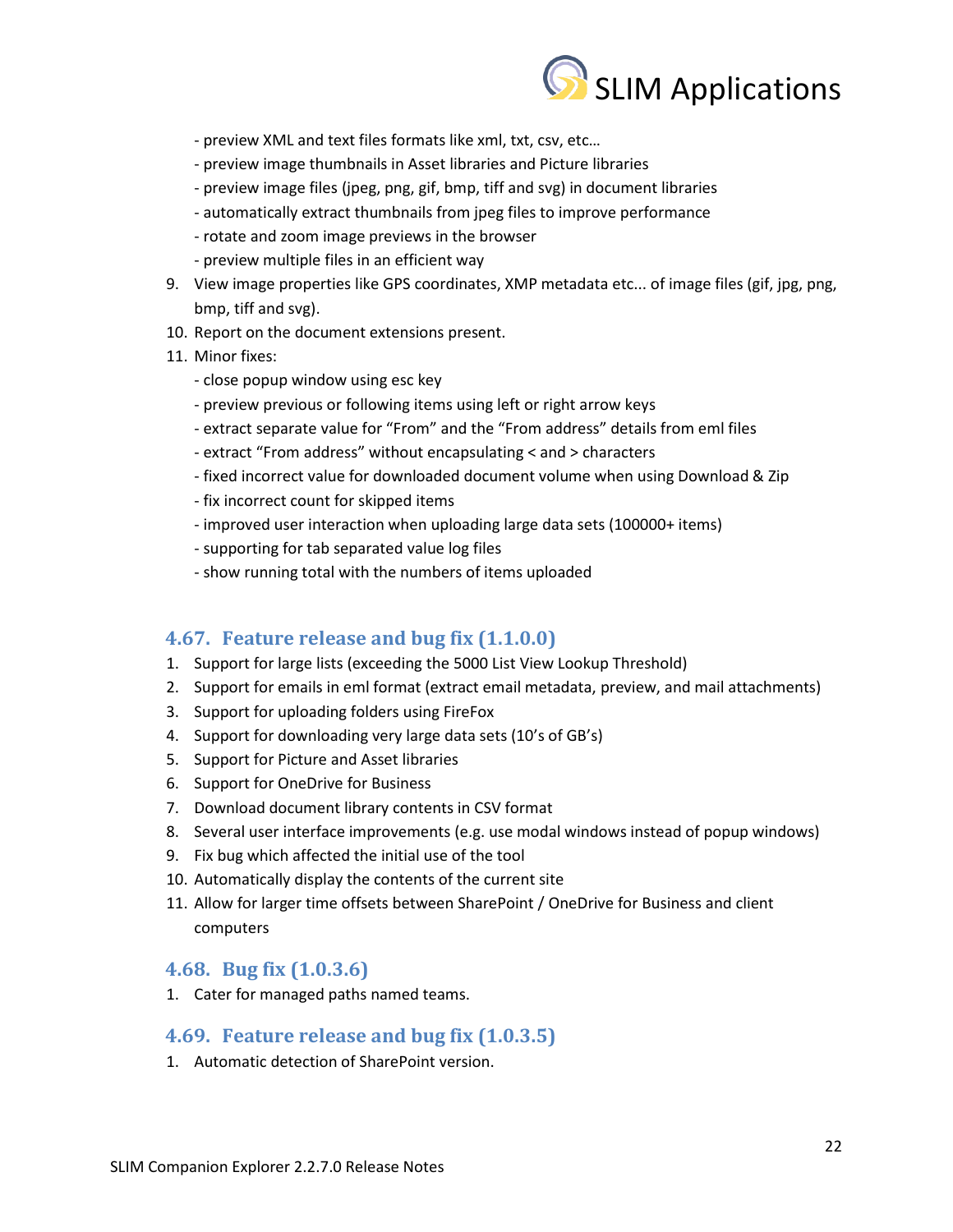

2. Changed default naming convention for duplicate document names when flattening folders to standard Windows behavior. For example, duplicate file names are uploaded with a sequence number like document(1).docx

### <span id="page-22-0"></span>**4.70. Bug fix (1.0.3.4)**

- 1. Fix bug with mapped paths starting or ending with / characters.
- 2. Fix bug with flattening folders and mapping source properties (only applies to SharePoint 2013)

#### <span id="page-22-1"></span>**4.71. Bug fix (1.0.3.3)**

1. Fix bug with mapping properties such as modification date and name.

#### <span id="page-22-2"></span>**4.72. Bug fix (1.0.3.2)**

2. Change name from SLIM Companion to SLIM Companion Explorer.

#### <span id="page-22-3"></span>**4.73. Bug fix (1.0.3.1)**

1. Fix bug with nested email attachments.

#### <span id="page-22-4"></span>**4.74. Feature release and bug fix (1.0.3)**

- 1. Support for SharePoint 2016
- 2. Support for custom metadata (and Content Types)
- 3. Support for mapping source properties to SharePoint columns (e.g., modification date)
- 4. Support for uploading folders on Edge (see also known issues Edge)
- 5. Support for flattening folder structures
- 6. Copy links(s)
- 7. Mail SharePoint documents as attachments (Outlook only)
- 8. Bug fix for uploading large files on Office 365
- 9. Bug fix with showing libraries from Office 365 Groups
- 10. Provide Help pages
- 11. Optimize URL for setting metadata (this avoids unnecessary trimming of item names)
- 12. Add icon for csv files
- 13. Split application into 2 parts: a small html file (10 kB) and a separate JavaScript file (1.1 MB)
- 14. Email previews are no longer shown in separate popup windows.

### <span id="page-22-5"></span>**4.75. Feature release and bug fix (1.0.2)**

- 1. Support for Office 365 Groups (both private and public). For private Office 365 Groups see section 5.1 Known Issues: General
- 2. Import and export of list with sites
- 3. Show metadata columns for each document library separately
- 4. Implement browser dependent threshold for document upload volumes. Default value is set to 100 GB.
- 5. Show the current URL in the drop-down list after selecting a site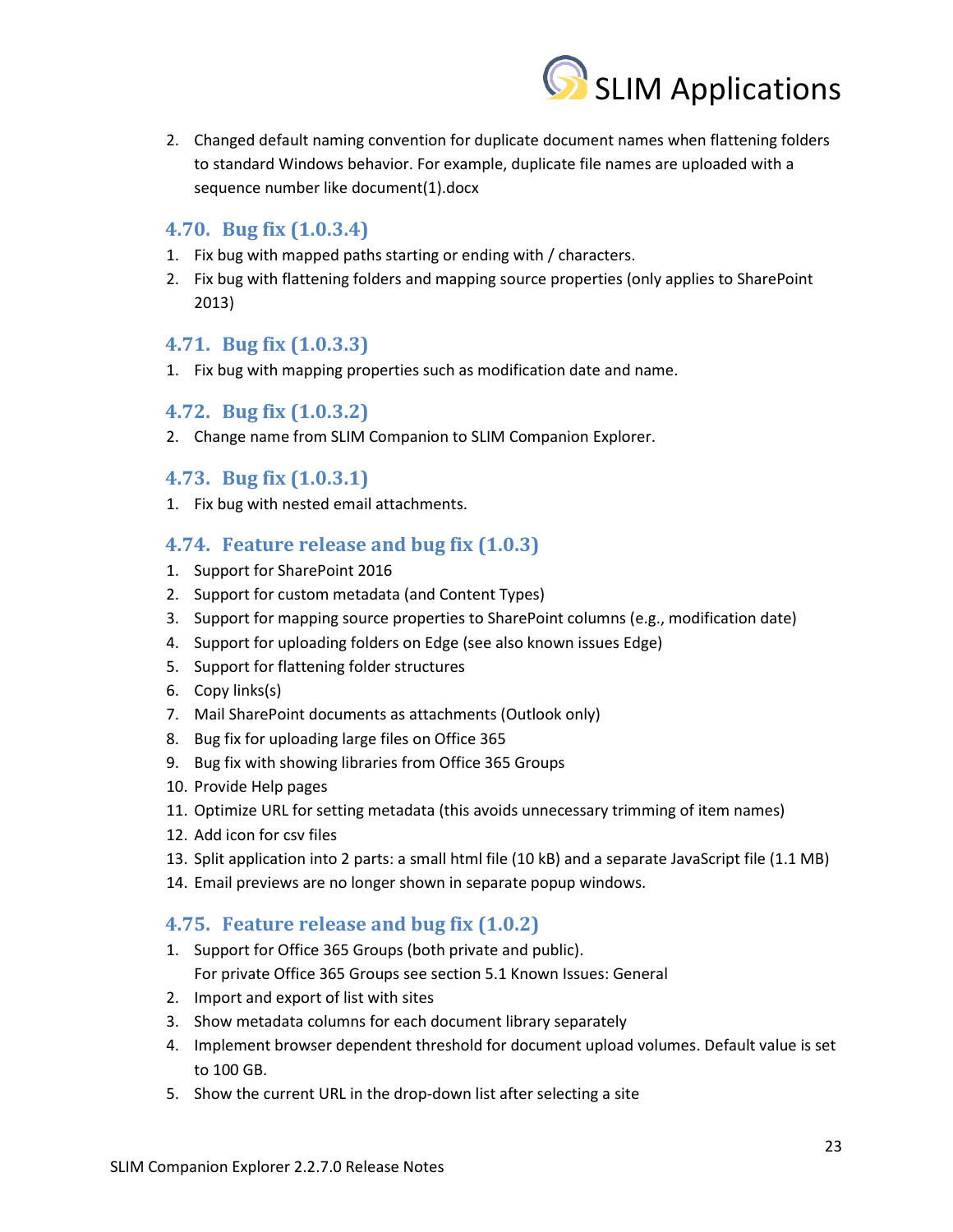

- 6. Fix bug to show all subsites in the tree
- 7. Cater for http 409 responses when uploading documents concurrently
- 8. Fix bug with spaces in site names

### <span id="page-23-0"></span>**4.76. Feature release and bug fix (1.0.1)**

- 1. Add basic reporting capability
- 2. Add functionality to purge document versions
- 3. Fix bug with email date fields (locale related)
- 4. Optimize memory usage for "Download & Zip" on Chrome and Opera browsers
- 5. Support filters (e.g., only list failed items) on the upload report to cater for very large data sets.

# <span id="page-23-1"></span>**4.77. Initial release (1.0)**

- 1. Mimic Windows Explorer in a browser window
- 2. Tight integration with standard SharePoint functionality (e.g., Word Online)
- 3. Upload documents using parallel processes through drag and drop
- 4. Upload complete folder structures using parallel processes through drag and drop (only on Chrome and Opera)
- 5. Save upload log file for auditing purposes
- 6. Cater for illegal characters
- 7. Cater for items with long names
- 8. Automatically zip blocked files
- 9. Skip 0 kB files
- 10. Report on potential long URLs
- 11. Automatically extract email metadata from Outlook msg files (plus fill SharePoint columns)
- 12. Preview Outlook msg emails in SharePoint (plus open attachments and attached emails)
- 13. Mail Link(s) to items stored in SharePoint
- 14. Download complete folder structures using "Download & Zip
- 15. Several throttling mechanisms in place (e.g., number of parallel processes, maximum zip volume, …) to avoid deterioration of the SharePoint service.
- 16. Support for uploading 10 GB documents on Office 365 (SharePoint Online)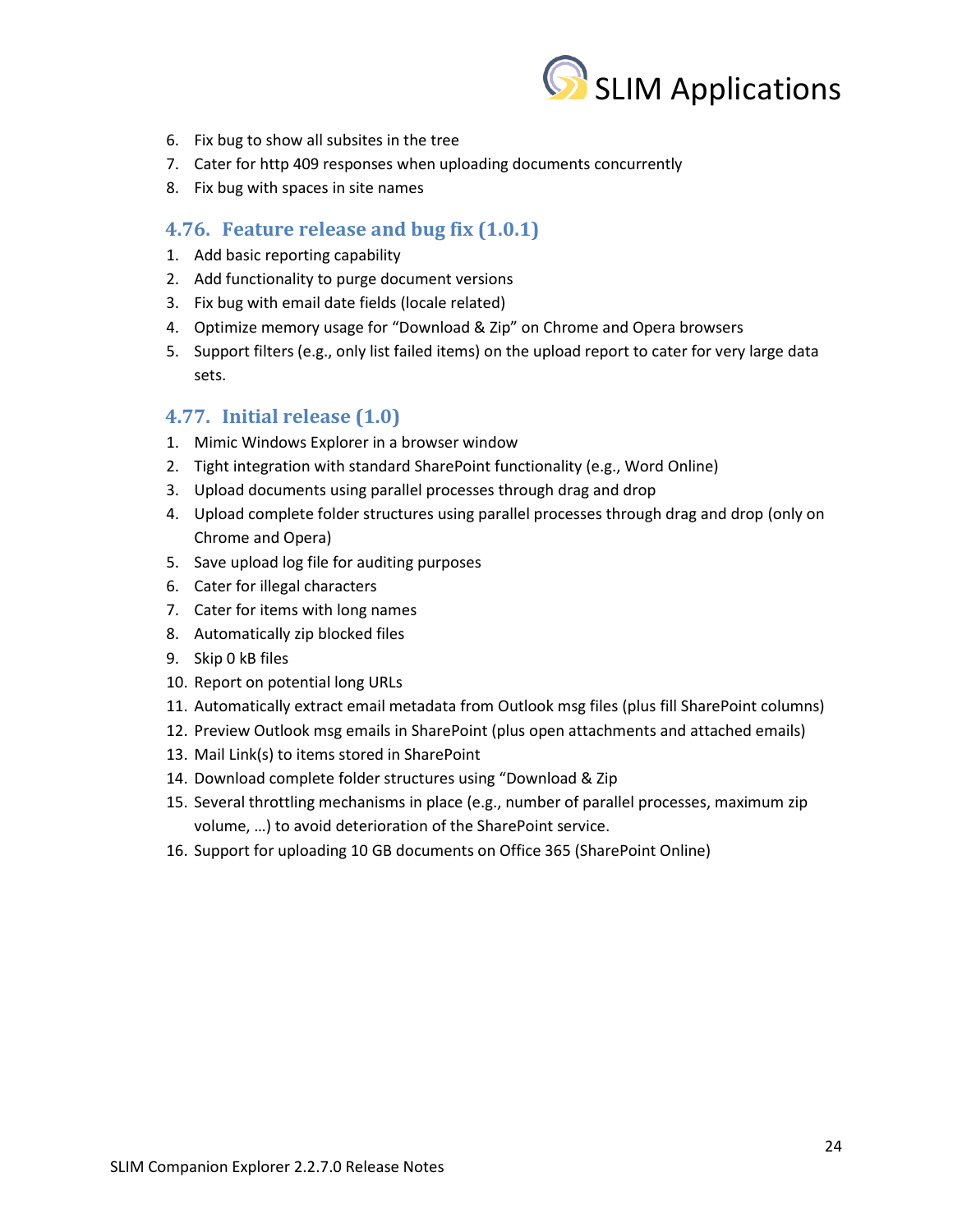

# <span id="page-24-0"></span>**5. Known Issues**

This section lists known issues.

# <span id="page-24-1"></span>**5.1. Known issues: General**

- 1. Uploading large files (25 MB and up) on OneDrive for Business, SharePoint Online, Office 365 Groups and SharePoint 2016 to document libraries with versioning enabled results in two versions: the actual file (latest version) plus a small empty file (previous version).
- 2. For SharePoint 2013 the maximum upload file size is browser dependent. The details are listed below:

| <b>Browser</b> | Maximum upload file size (in MB) |
|----------------|----------------------------------|
| Chrome         | 125                              |
| Opera          | 125                              |
| FireFox        | 600                              |
| Edge           | 1000                             |

Note: this does not apply to OneDrive for Business, SharePoint Online, SharePoint 2016 and SharePoint 2019 where the maximum upload file size is determined by server configuration and not the browser. At the time of writing the maximum file size for OneDrive for Business, SharePoint Online and SharePoint 2019 is 15 GB. The maximum file size for SharePoint 2016 is 10 GB.

3. The maximum document size for an individual file in a zip when using "Download & Zip" is browser dependent. The details are listed below.

| <b>Browser</b> | <b>Maximum document size (in MB)</b> |
|----------------|--------------------------------------|
| Chrome         | 250                                  |
| Opera          | 250                                  |
| FireFox        | 250                                  |
| Edge           | 500                                  |

NB: the maximum download volume is no longer restricted as of version 1.1 and up

- 4. Files with the extension .map are not uploaded
- 5. The check for the resulting URL length is made for the selected target location when dragging the items. If the user changes the target location the URL length calculation is not restarted, and this may result in failed uploads due to too long URLs.
- 6. The list with sites is retrieved through search. Hence the search needs to be available. In case the search is not available the SLIM Companion Explorer tree will only display the document libraries in the current site.
- 7. Leaving SLIM Companion Explorer open in the browser and then loosing network connectivity results in a message about failed retrieval of security token. The message is shown for each subsite. The messages can simply be closed.
- 8. SLIM Companion Explorer only supports environments with a single Managed Metadata Service.
- 9. The widths of the right-hand pane cannot be changed when it shows a standard SharePoint page. Changing the pane's width is possible in all other cases (e.g., email preview).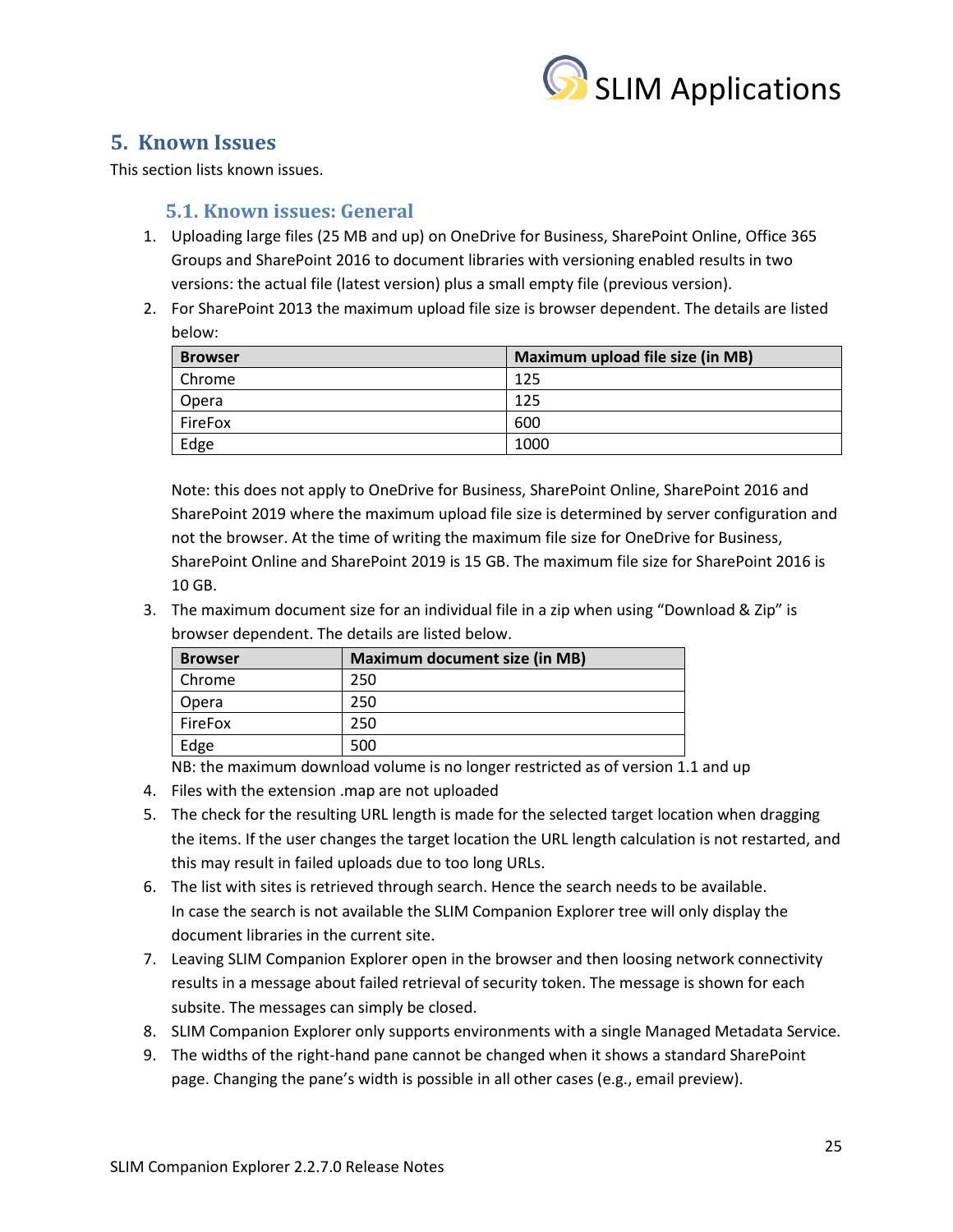

- 10. Reporting on lists with multiple subfolders exceeding the SharePoint List View Lookup thresholds is not supported. Exclude subfolders by double clicking the checkbox.
- 11. Downloading folders from zip files present in SharePoint is not supported. Downloading multiple documents from a zip file is supported.
- 12. Dates are shown in a fixed date format yyyy-mm-dd and does not use the user's date format preference.
- 13. Move (or copy) of document sets is not supported. This is planned for in a separate release.
- 14. Svg files in a zip file cannot be previewed.
- 15. No warning when expanding a zip file containing encrypted content.
- 16. Thumbnails in dwg files within a zip file cannot be previewed.
- 17. The duration field for mp3 files is calculated using the file size and the bit rate. This calculated value may differ from the actual duration for small mp3 files containing metadata.
- 18. Files using compression within the file itself (e.g., PDF or Office) that are part of a zip file are not identified as encrypted files. Files with an extension like pgp or hc within zip files are identified as encrypted files. Files encrypted by the zip tool are properly identified in all cases.
- 19. Detection of the following encrypted files are supported: Office files, PDF files and zip files. PDF files using "blank passwords" for users are also flagged as encrypted even though the files can be opened by users for viewing.
- 20. Adding new Enterprise Keywords during uploading is not supported. Note: existing Enterprise Keywords can be used when uploading new content.
- 21. Metadata extraction from legacy AutoCAD versions (DWG tag AC1018 and earlier, March 2005) is not supported.
- 22. "Mail as Attachment" on mac OS downloads an eml file with the selected file(s) attached. Opening the file using Outlook opens the email in read-only. To mail the email (plus attachment(s) use the "Forward" button and modify the email's subject and body text.
- 23. Previewing a document and then using the left or right cursor when renaming a document or folder results in the previewing of the previous or successive document.
- 24. Searching across a hub site and associated sites is possible up to 70 associated sites.
- 25. BMP thumbnails that are present in legacy DWG versions cannot be previewed.
- 26. The drop-down list with sites at the top of the page only contains subsites in the root when using "REST API" as the method to retrieve sites. This problem does not surface when using "Search" to list sites.
- 27. The thumbnails extracted from jpg files using a partial get request do not contain orientation details. The image may be displayed with an incorrect location.
- 28. Part of the emails in eml format cannot be previewed. The extraction of email metadata is also not possible.
- 29. Functionality is limited for folders exceeding the list view threshold. The underlying reason is the performance impact when dealing with these folders. Specifically, the following functionalities are not available:
	- "Create Report"
	- "Download & Zip"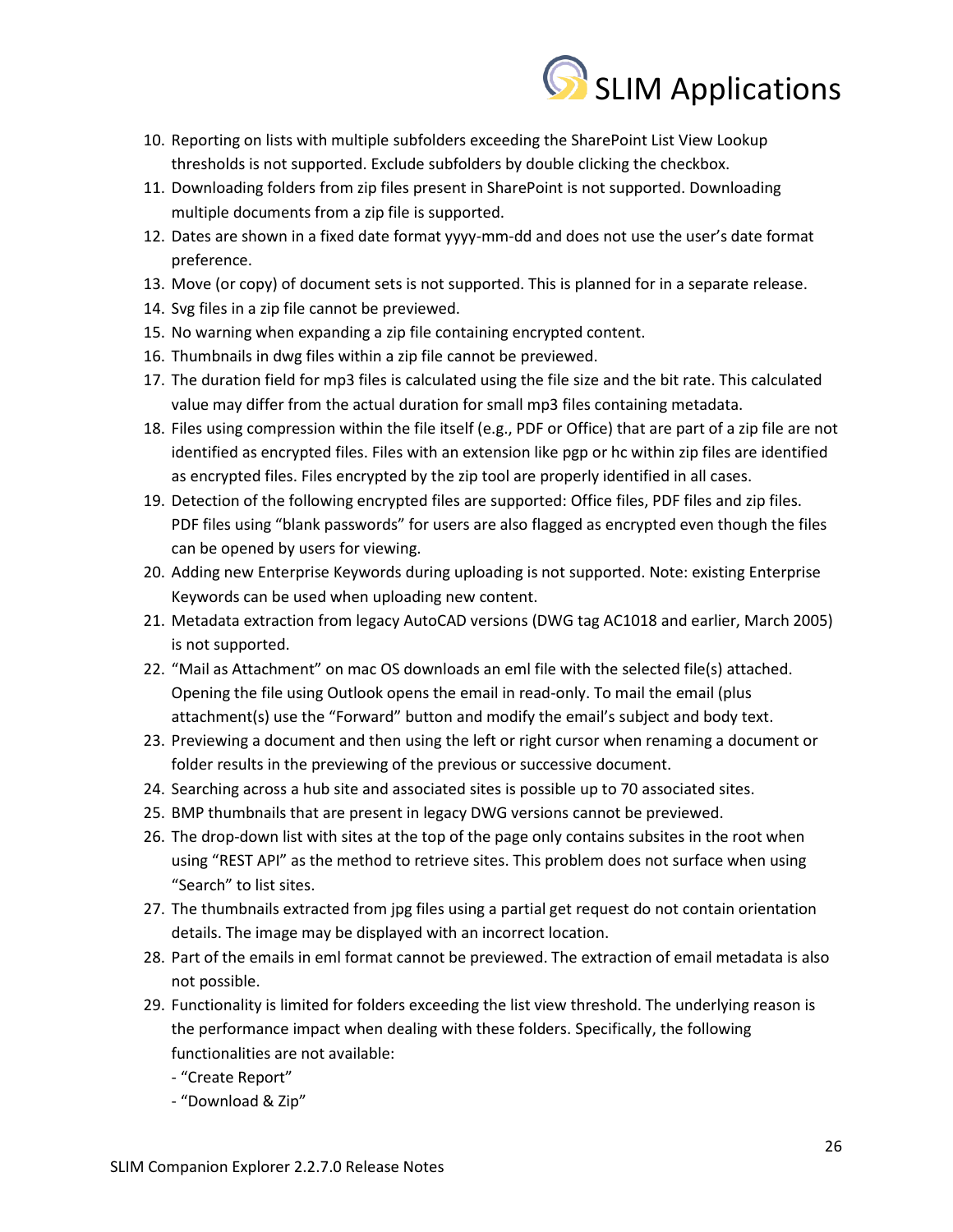

- "Export"

- Deleting an item does not automatically refresh the list (the item is deleted from SharePoint)
- Creating a new folder does not update the tree. The folder is created in SharePoint.
- Sorting by custom column
- 30. Renaming an item changes the name in the tree but the displayed Modification date is not automatically updated. This requires a refresh of the parent folder.

#### <span id="page-26-0"></span>**5.2. Known issues: Chrome**

- 1. Chrome may display a warning when using the "Download" functionality for multiple documents. Click "Allow" to proceed with downloading multiple documents.
- 2. For iPad only: disable the "Mobile Browser View" in the SharePoint site to use the Explorer tool.

#### <span id="page-26-1"></span>**5.3. Known issues: Opera**

- 1. Opera may display a warning when using the "Download" functionality for multiple documents. Click "Allow" to proceed with downloading multiple documents.
- 2. No support for moving documents.

### <span id="page-26-2"></span>**5.4. Known issues: FireFox**

- 1. Documents without extension and a document size being a multiple of 4096 B may incorrectly be classified as folders and consequently skipped. The user is informed about this. To circumvent this limitation change the document name by adding a file extension prior to starting the upload request.
- 2. Folders uploaded through FireFox may not have the correct modification date in SharePoint / OneDrive for Business when they are mapped to the "Modified" original property. The most recent modified date of documents in a folder is used to determine the modification date for the folder in SharePoint. The modification date is set to today in case the folder only contains folders.
- 3. Uploading a folder structure only uploads folders containing documents. Empty folders are skipped.
- 4. No support for moving/copying folders/documents using drag and drop.
- 5. Uploading folders using drag and drop requires permissions to "Open Pop-up Windows".

### <span id="page-26-3"></span>**5.5. Known issues: Edge**

- 1. Edge may display a warning when using the "Download" functionality for multiple documents. Click "Allow" to proceed with downloading multiple documents.
- 2. For iPad only: disable the "Mobile Browser View" in the SharePoint site to use the Explorer tool.